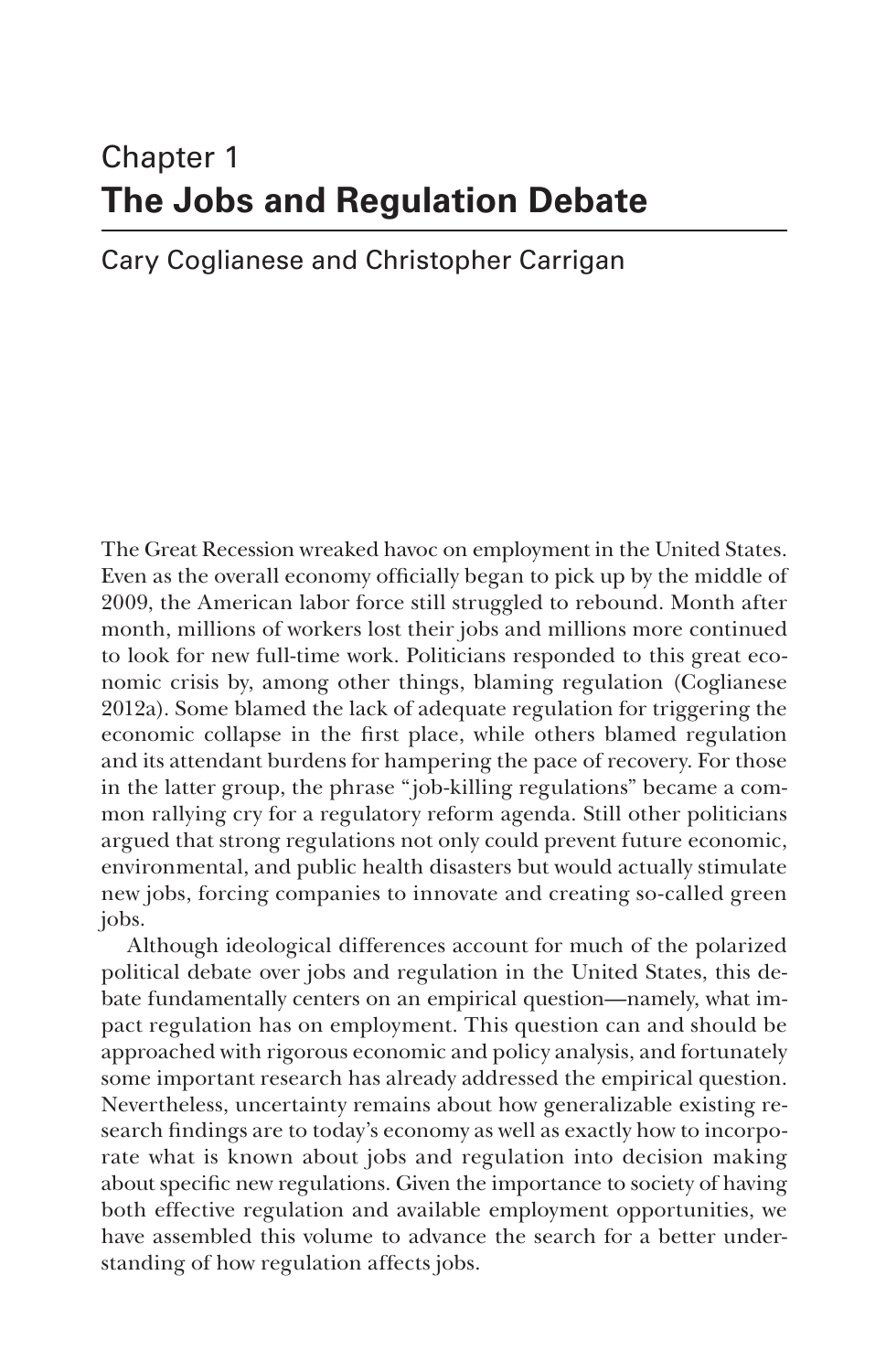#### **2** Cary Coglianese and Christopher Carrigan

In this opening chapter, we begin by showing in greater detail how the political debate over the economy has in recent years also turned into a debate over regulation, with partisans claiming that regulation either kills or creates jobs. Notwithstanding this political rhetoric, the existing empirical research suggests that regulation does relatively little to reduce or increase overall jobs in the United States. We consider here why, given that the published economics research does not provide a strong basis for believing that regulation affects overall employment levels, the political debate has nevertheless focused so much on regulation's impact on jobs. We offer an account of the political economy of the jobs and regulation debate that emphasizes the distribution of job impacts and the greater responsiveness of the political system to relatively more certain, identifiable job losses than to less certain, unspecified job gains, even if in the aggregate the latter fully offset the former. Our aim is not merely to understand better the puzzling disconnect between politics and economics on this issue, but also to explain why both regulators and researchers ought to be more attentive to the kinds of analytic and empirical issues raised throughout this book. Only by developing better estimates of the real effects of regulation on employment can policy debate in the United States even hope to rise above the current polarized predicament where regulation's effects on jobs are too often either superficially treated or overblown by officials on both ends of the ideological spectrum.

#### **Jobs and Regulation on the Political Agenda**

The United States' worst recession since the 1930s ushered in a deep and sustained period of job losses. Before the recession started in 2007, the national unemployment rate hovered at around 4.5 percent, but it quickly rose to over 7 percent by the end of 2008 and peaked at 10 percent in October 2009 (Bureau of Labor Statistics 2013a). Once the recession officially ended, unemployment took longer to rebound than in any previous recession, remaining at levels above 8 percent for more than three additional years (Bureau of Labor Statistics 2013a). As of February 2013, the United States still had 12 million persons out of work (Bureau of Labor Statistics 2013b). In addition, a substantial proportion of unemployed individuals had been out of work for up to a year or more. Prior to the recession, about 645,000 individuals could be counted as having been unemployed for a year or more, but by 2010 this number had risen to 4.5 million, the largest share of the U.S. labor force facing such longterm unemployment on record (Bureau of Labor Statistics 2010).<sup>1</sup>

The unemployment crisis prompted a heated political response. Republicans seized on the costs that regulations necessarily impose on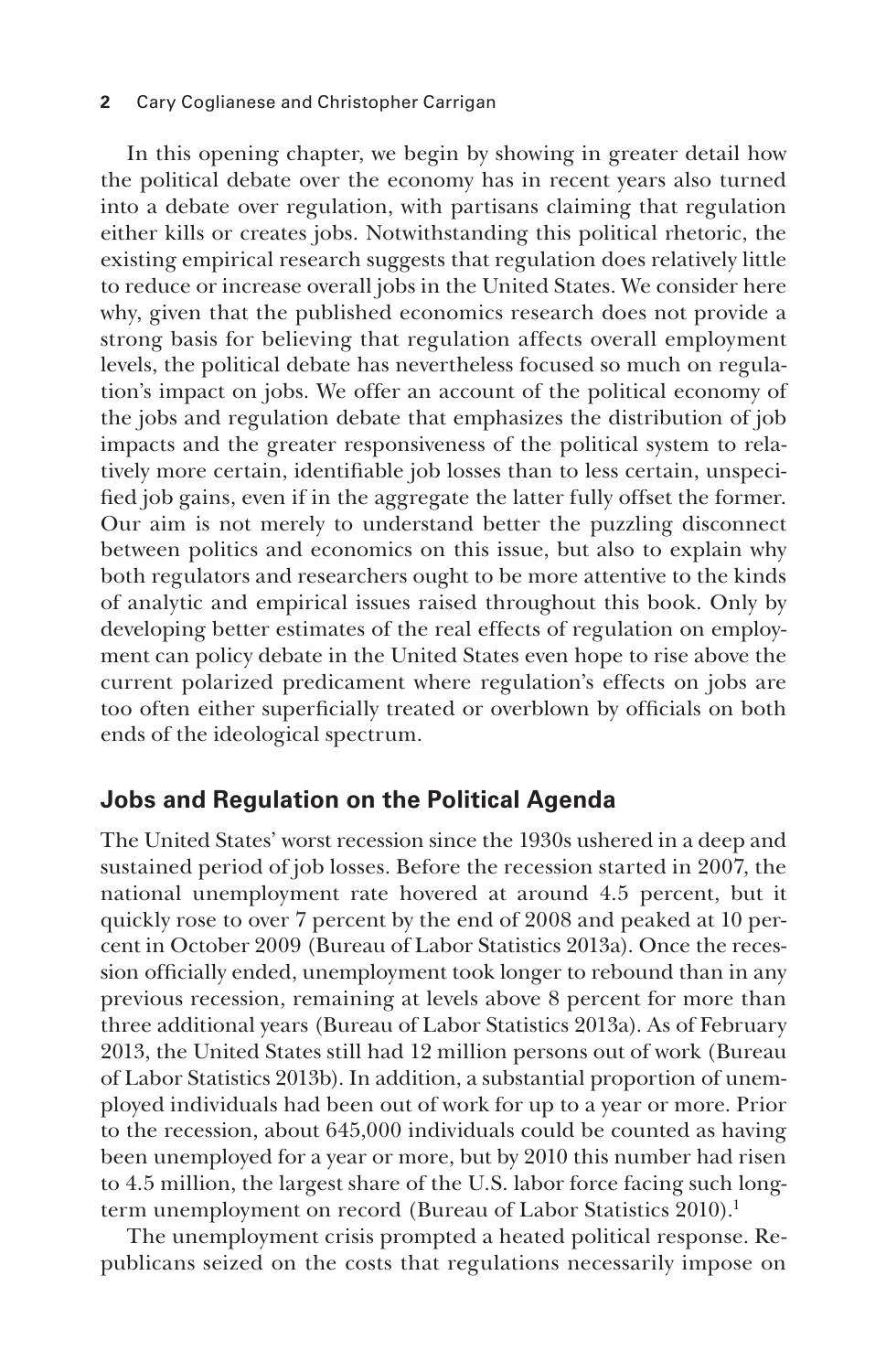business and began repeatedly referring to regulations as "job-killers" (Coglianese 2011), developing what one columnist referred to as "a seemingly immutable law of . . . rhetoric that the word 'regulation' can never appear unadorned by the essential adjective 'job-killing'" (Marcus 2012). In a Republican presidential primary debate in June 2011, Representative Michele Bachmann opined that the U.S. Environmental Protection Agency (EPA) "should really be renamed the job-killing organization of America" (CNN 2011). Another candidate for the Republican presidential nomination, former Utah Governor Jon Huntsman, called for "ending the EPA's regulatory reign of terror" (Malcolm 2011), while yet another, Texas Governor Rick Perry, referred to a "cemetery for jobs at the EPA" (Broder and Galbraith 2011). The eventual Republican presidential nominee in 2012, former Massachusetts Governor Mitt Romney, made regulatory reform one of the key parts of his plan for restoring economic growth, lambasting what he saw as the government's destruction of the American dream of economic prosperity "day by day, job-killing regulation by job-killing regulation" (Romney 2012). Even after President Obama's reelection, Republicans continued to press their argument. In giving the Republican response to President Obama's 2013 State of the Union address, for example, Senator Marco Rubio (R-Florida) disparaged the passage of "job-killing laws" (Rubio 2013).

Democrats, of course, had their own rhetorical playbook. Although President Obama (2011b) acknowledged that some regulations can be burdensome and even have a "chilling effect" on the economy, he also repeatedly defended the importance of regulation in protecting the public from economic and environmental disasters. Democrats used the words "common sense" instead of "job-killing" in connection with regulation, defending the need for sensible rules to protect the public from the undesirable by-products of economic activity (Obama 2013a; Reid 2011). Democrats also continued to blame the lack of effective regulation for the economic crisis that triggered the recession (Coglianese 2012a; Obama 2012a), attacking the Republicans' job-killing argument as a "myth" designed only to help them in "peddling a cure-all tonic of deregulation" (Reid 2011).

Responding to the charges leveled specifically against environmental regulation, advocates of more stringent regulation adopted a countervailing rhetoric about "green jobs" (Middle Class Task Force 2009). The basic idea is that the imposition of regulations that call for the adoption of pollution control technology or techniques will support the development of new jobs in firms that produce the required technologies or the know-how to deploy the required techniques. Moreover, such regulations may create jobs within the affected firms, as when companies subject to new requirements need to hire additional staff to monitor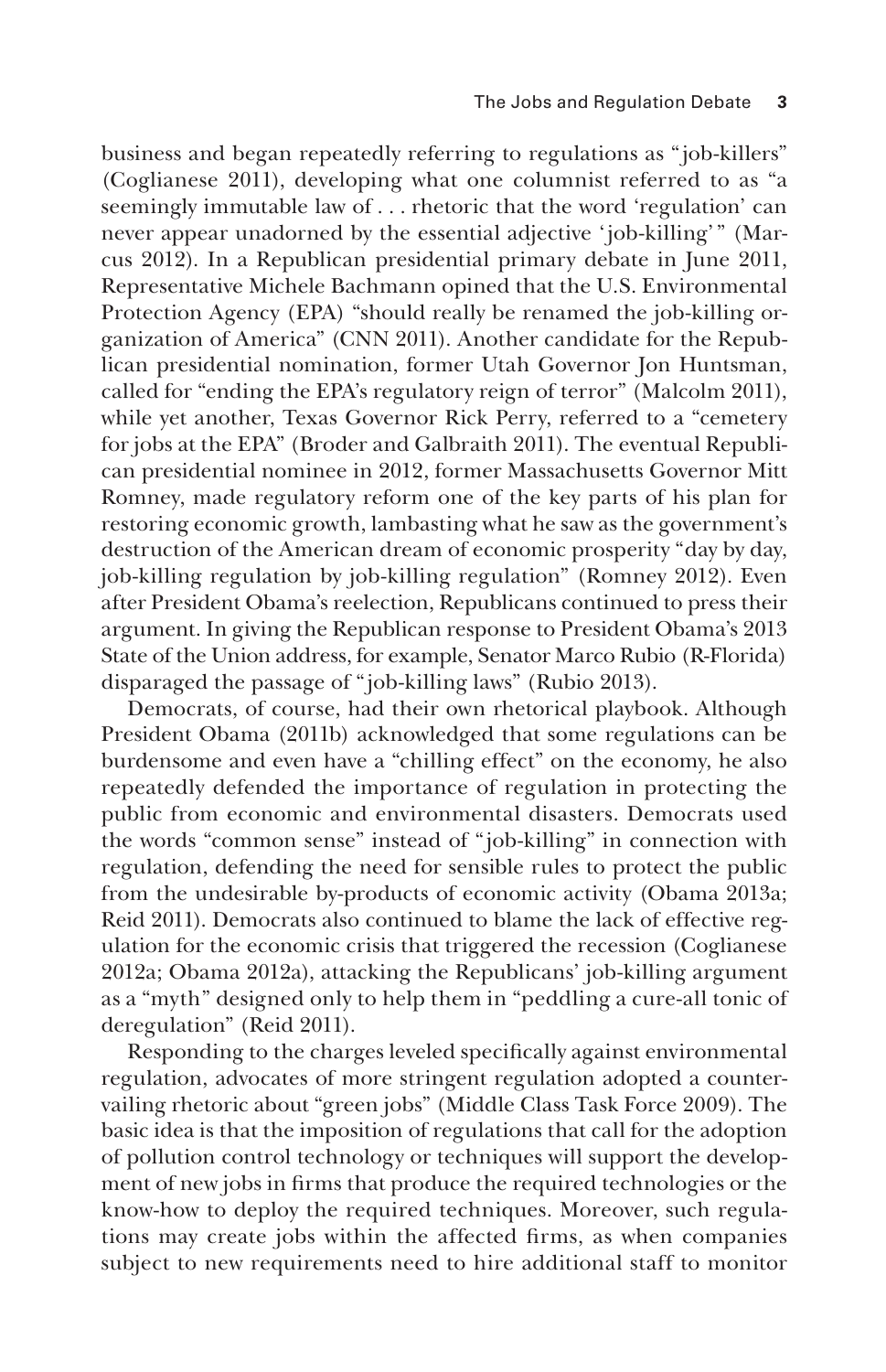compliance or when mandates induce changes to business operations that simply make those operations more labor intensive. Former EPA administrator Carol Browner defended the federal environmental agency by declaring that "the EPA creates opportunities [and] creates jobs" (Browner 2011). At the 2012 Democratic National Convention, former President William Clinton claimed that new federal fuel economy standards adopted by the Obama Administration would generate over 500,000 "good new jobs" over the next two decades (Clinton 2012). In defending his own first-term record, President Obama applauded his administration's energy regulations for creating "tens of thousands of good American jobs" (Obama 2013b).

Clearly, regulation and employment have become firmly linked in contemporary public discourse. That connection actually dates back decades. When Ronald Reagan ran for president in 1980, the United States had been experiencing a short recession—the first dip in a double-dip recession— that brought unemployment levels up from 5.7 percent in July 1979 to 7.8 percent by July 1980 (Bureau of Labor Statistics 2013a). On the campaign trail, Reagan vociferously criticized the Carter Administration for its economic policies, including its "continuing devotion to job-killing regulation" (Cannon 1980). By the 1990s, other politicians could be heard using the job-killing rhetoric—many of them California Republicans, like Reagan. In his first term as California's governor, for example, Republican Pete Wilson blamed regulation for imposing "jobkilling burdens" on his state's businesses (*Sacramento Bee*, 19 December 1991; *San Jose Mercury News*, 14 November 1991). Wilson appointed former baseball commissioner Peter Ueberroth to chair a commission designed to develop recommendations to improve California's economic competitiveness. Ueberroth had regulation in mind when he proclaimed in 1992 that "California has developed the most highly tuned, finely honed job-killing machine that this country has ever seen" (Stevenson 1992).<sup>2</sup> Over the years, the "job-killing" adjective has been used by others as well, such as when Senator Don Nickles (R-Oklahoma) called the ergonomics rule issued by the Clinton Administration's Occupational Safety and Health Administration "the most intrusive, expensive and job-killing regulation ever handed down" by the agency (*Salt Lake City Deseret News*, 7 March 2001).

Although claims about job killing are hardly new, Figure 1.1 clearly demonstrates how the intensity and frequency of these claims reached new heights during the most recent economic downturn. Not only did the specific phrase "job-killing regulation" skyrocket in the media (Livermore and Schwartz this volume), but the general connection between jobs and regulation in the media followed a trend that closely tracked the increasing levels of unemployment. Figure 1.1 shows how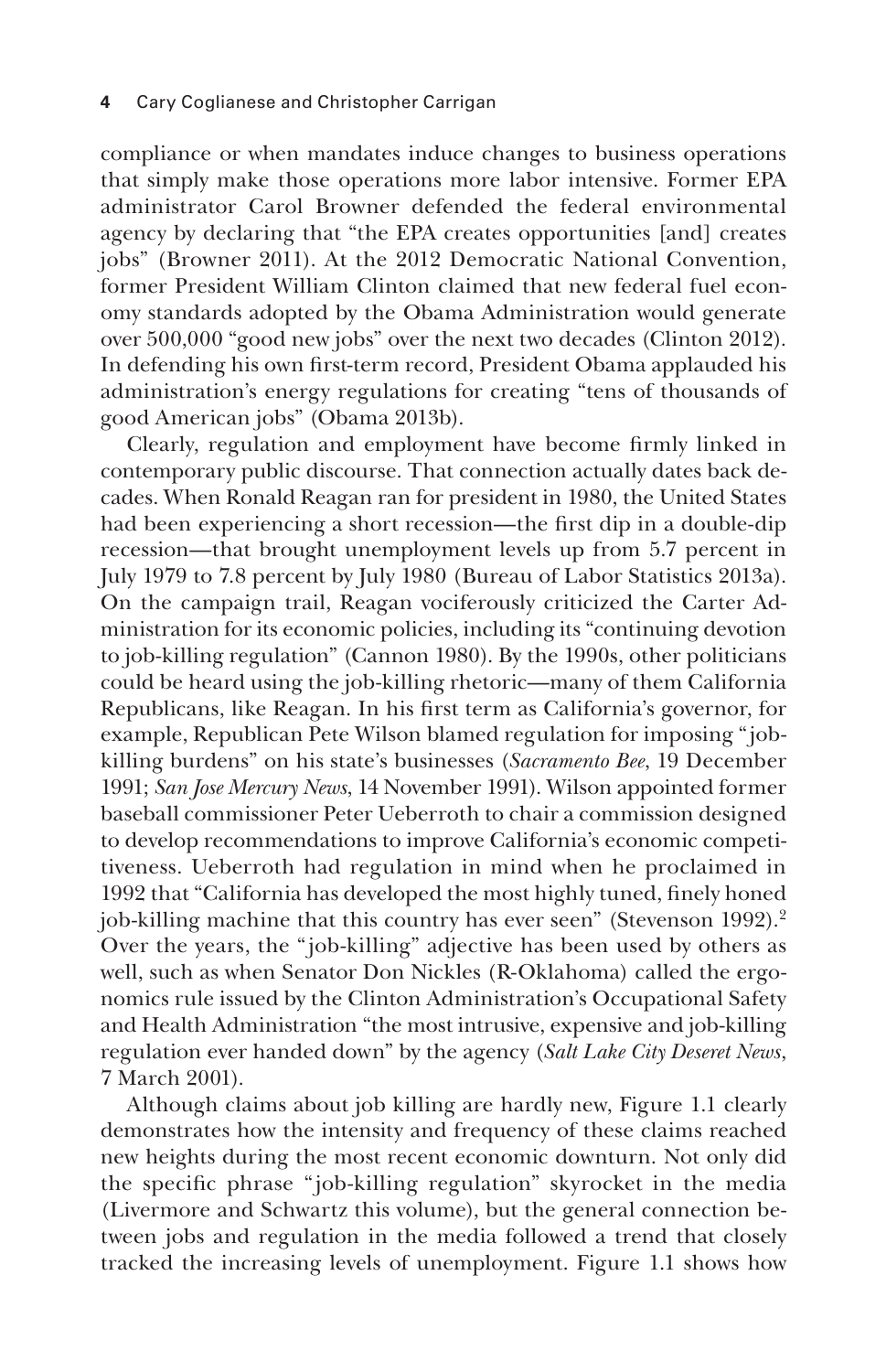

Figure 1.1. "Jobs" and "Regulation" in the Media, 2002-2012.

*Note:* Media mentions were compiled through a LexisNexis database search of fi ve newspapers, the *Chicago Tribune*, *Los Angeles Times*, *New York Times*, *Wall Street Journal*, and *Washington Post*, using the following search: regulation w/5 [jobs or employment or unemployment]. Unemployment rate data were collected from the Bureau of Labor Statistics web site.

the word "regulation" came to be increasingly accompanied by "jobs" or "employment" in national newspapers over a five-year period ending in mid- 2012—a trend indicative of the tight linkage between jobs and regulation in political debate.

At the same time, the jobs and regulation debate has also manifested itself in some changes in regulatory policy. Perhaps the most striking change occurred at the state level when, on his first day in office in January 2013, Indiana's new governor, Mike Pence, fulfilled a campaign promise and issued an executive order imposing a statewide moratorium on new regulations in order to "promot[e] job creation, economic development, and freedom" (Pence 2013). At the federal level, President Obama issued an executive order in 2011 expressly affirming that regulation needs to solve policy problems while also "promoting economic growth . . . and job creation" (Obama 2011a). In announcing the order, Obama called on agencies to review their existing regulations and change or repeal those that "stifle job creation and make our economy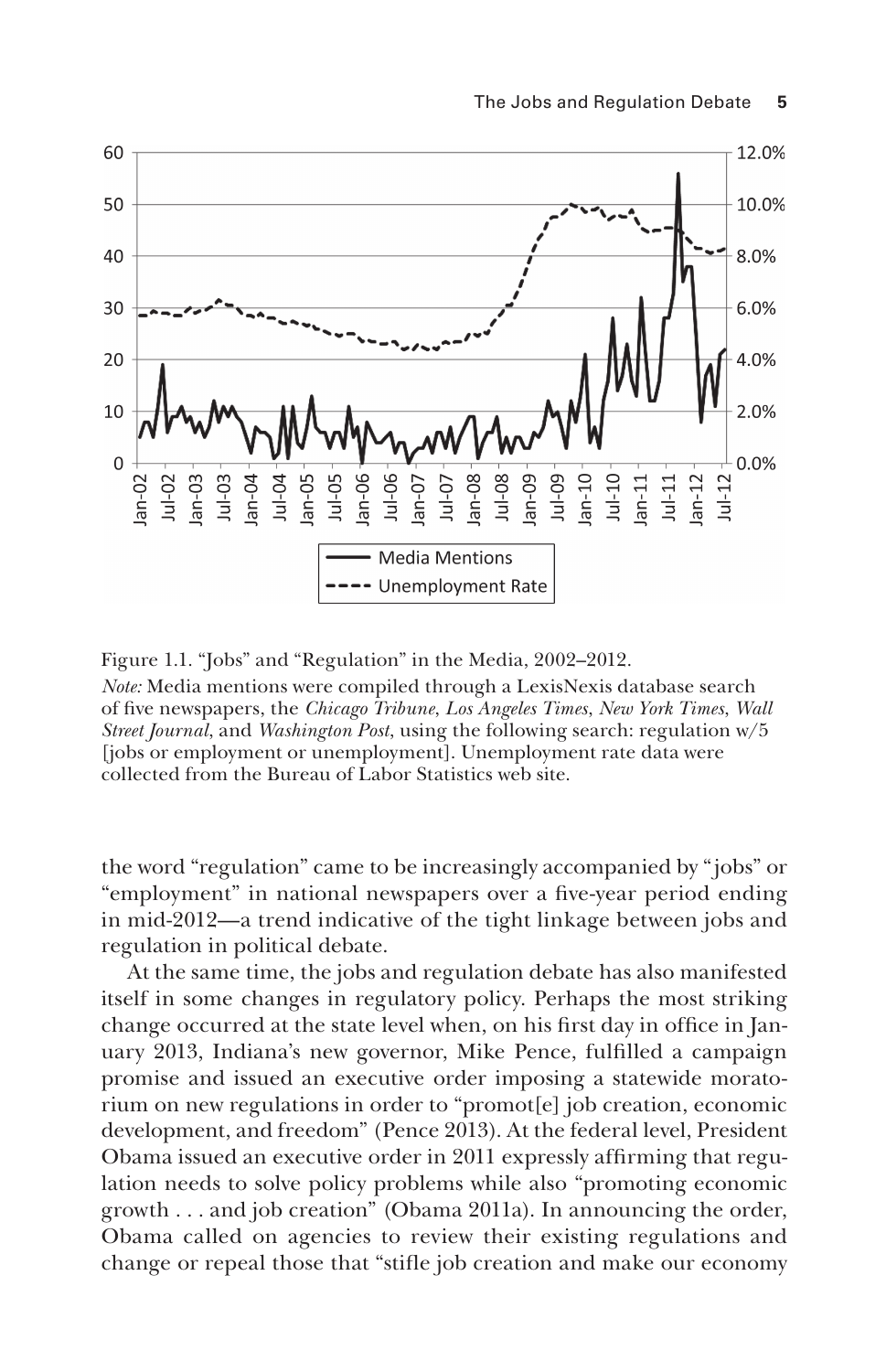less competitive" (Obama 2011b). The President's Council on Jobs and Competitiveness also issued a series of policy recommendations in early 2012 directed at accelerating employment growth— with regulatory reform being among its major proposals (Jobs Council 2012). Subsequently, President Obama issued another executive order on "reducing regulatory burdens" that directed agencies to "be especially careful not to impose unjustified regulatory requirements" (Obama 2012b).

Congress also took steps to reduce perceived regulatory barriers to job growth. In the 112th Congress, the House of Representatives approved the Red Tape Reduction and Small Business Job Creation Act, a bill that would have operated at the federal level much like the Indiana governor's executive order, imposing an across- the- board moratorium on federal regulations until the unemployment rate fell to 6 percent or lower. The House also passed another bill that would have required all major rules to be approved by Congress before they could take legal effect (Regulations From the Executive in Need of Scrutiny Act of 2011). Yet another bill passed that would have imposed on regulatory agencies a requirement to consider "estimated impacts on jobs" before issuing new regulations (Regulatory Accountability Act of 2011). Although the Democratically controlled Senate never approved any of these bills in the 112th Congress, regulatory reform legislation continued to be debated in the 113th Congress, again with job creation as the key stated objective (e.g., Regulations From the Executive in Need of Scrutiny Act of 2013; Regulatory Sunset and Review Act of 2013; Small Business Freedom of Commerce Act of 2013).

# **Jobs and Regulation in Economic Research**

Politicians' heightened attention to regulation's contribution to weak labor markets has intuitive appeal. Regulation imposes additional costs on firms, and these costs can in turn affect how many workers firms employ or how much they pay those workers. Basic microeconomic theory holds that when the cost of producing a product increases, the amount of that product that a firm will supply to the market at the existing price will decline. If the firm opts to charge more for its product, the price increases will in turn reduce sales, assuming demand is not completely inelastic (Hall 2013; Mankiw 2012). When output declines, so too does the need for the factors of production— including labor. Even if regulations require only fixed capital investments that do not directly affect marginal costs, such mandated investments can still force financially struggling firms to close their doors, leaving their workers faced with the prospect of finding new employment.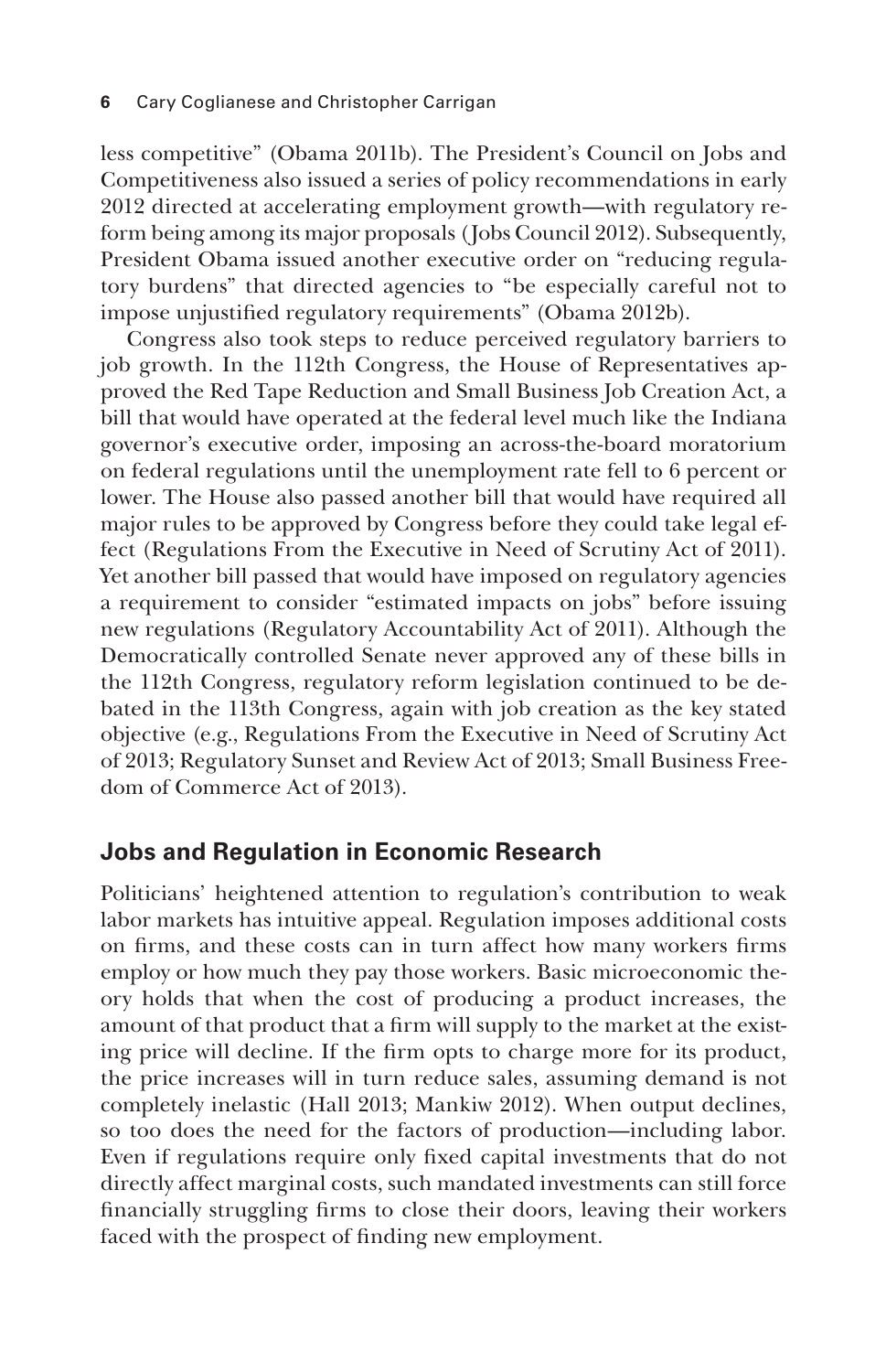Yet theory also predicts that regulations could increase employment. After all, regulation forces firms to incur increased costs in capital or labor (or both) (Berman and Bui 2001; Morgenstern et al. 2002). Any regulation- induced increases in labor costs mean that existing workers are getting paid more, that more workers are being employed, or that these two effects are occurring in tandem. For example, a regulation that requires automobile manufacturers to install catalytic converters or other pollution control devices on cars increases the demand for labor in producing the pollution control technology and installing the mandated devices.<sup>3</sup>

Predictions that regulation will have significant employment effects— positive or negative— would seem plausible given the size of the overall regulatory burden in the United States. The Office of Management and Budget (OMB) has reported that the estimated annual costs imposed by major regulations adopted from October 2002 through September 2012 totaled between \$57 and \$84 billion in 2001 dollars hardly a trivial number in absolute terms (Office of Management and Budget 2013:12). In fiscal year 2012, just 14 rules together generated between \$15 and \$20 billion in estimated annual costs (Office of Management and Budget 2013:19). OMB estimates that the corresponding benefits of these regulations amply outweigh the costs, but the sheer magnitude of the costs at least reinforces the plausibility of the theoretical expectation that regulation discernibly affects employment.

Despite this plausibility, it still remains an empirical question, given the alternative theoretical possibilities, as to whether regulatory mandates do cause employment to rise or fall. Researchers have yet to provide substantial support for either of the possible employment impacts that economic theory predicts, whether increases or decreases in jobs. The number of published studies rigorously examining the question is certainly not large, but to date the empirical work suggests that regulation plays relatively little role in affecting the aggregate number of jobs in the United States (Coglianese 2013; Morgenstern this volume). Studies generally find either no strong relationship at all or relatively modest effects of regulation on employment.

Most of the research has focused on the employment effects of environmental regulation.4 In one of the earliest studies, Berman and Bui (2001) analyzed the impact on manufacturing jobs of local air pollution regulations adopted in Southern California. Comparing employment in firms located in that region over time as well as in comparable firms outside of Southern California, they found no substantive or statistically significant effects of local air pollution regulations on employment. Similarly, Morgenstern et al. (2002) evaluated whether reported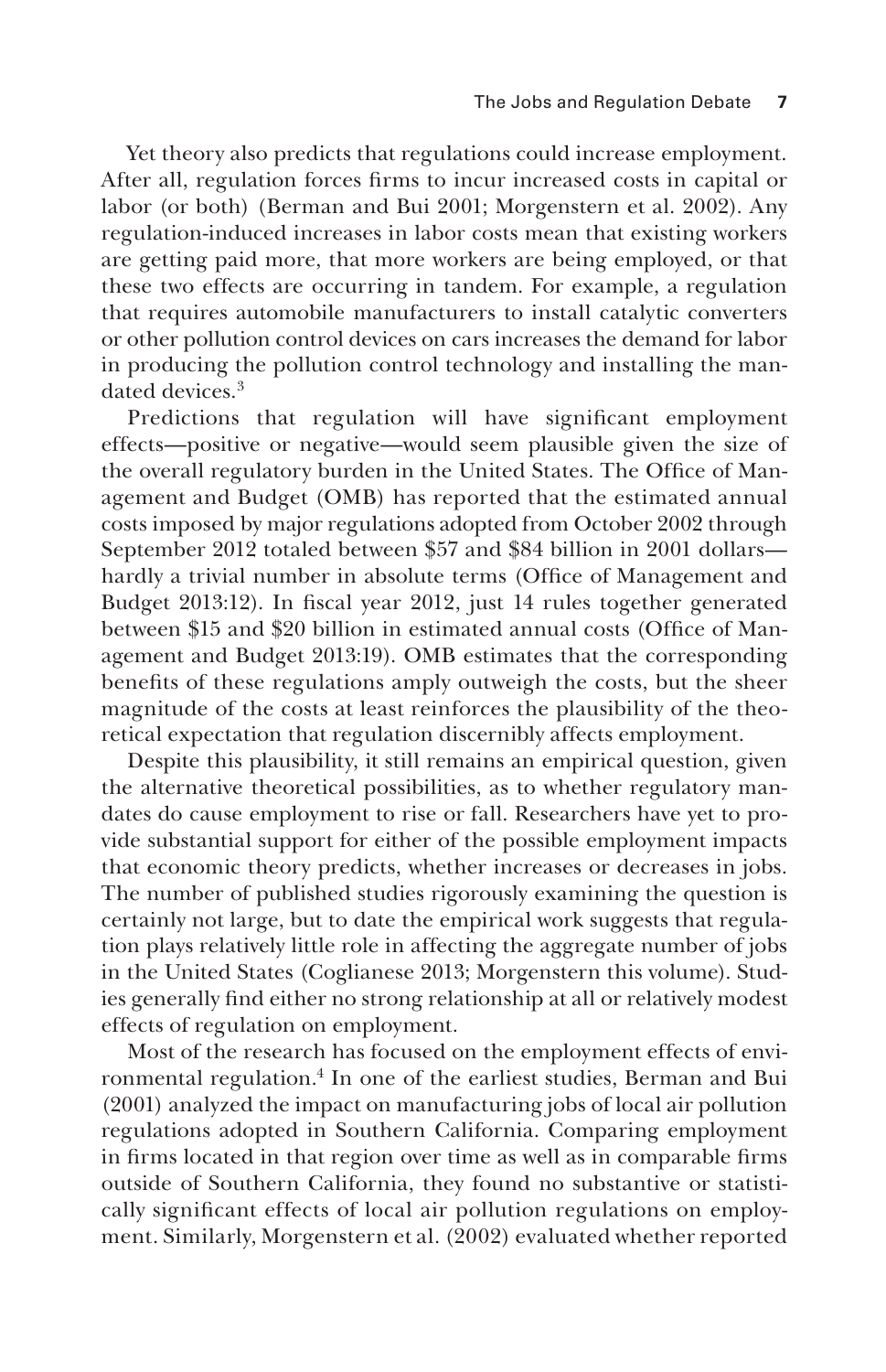spending by firms on environmental regulatory compliance correlated with changes in employment levels across those firms, finding no statistically significant changes in employment averaged across four industrial sectors from 1979 through 1991. Moreover, when analyzed separately, two of the four sectors actually showed small, statistically significant increases in jobs in the face of increased regulatory compliance spending.

Using other data and a different study design, Greenstone (2002) found a decrease of an average of about 40,000 jobs per year in facilities located in "nonattainment areas," that is, parts of the country declared to have "dirty" air and therefore subject to more stringent air pollution requirements under the Clean Air Act. However, because the observed employment changes were relative ones— derived from a comparison with areas in the country lacking more stringent controls— it is not known how much of Greenstone's observed decrease reflects true job losses in the aggregate rather than a shift in jobs from dirtier areas of the country to cleaner ones. Greenstone (2002:1211) also observed that although the changes he found were "substantial," they still amounted to a "modest 3.4 percent of total manufacturing sector employment."

More recent work has followed Greenstone's approach of exploiting variation in the Clean Air Act's air quality designations, comparing wages over time in cleaner (less regulated) versus dirtier (more regulated) air quality regions throughout the country. Walker (2011, forthcoming) found that overall employment in the more regulated sectors fell by about 15 percent—again relative to areas with less regulation following the imposition of new clean air designations. The workers in these industries also reportedly saw on average a 20 percent reduction in the present value of their wages following new regulatory controls, with much of this decrease attributable to older, higher-paid workers who were laid off (Walker forthcoming). Although such an earnings effect is certainly nontrivial, Walker has characterized the loss as "relatively small" given that it was "two orders of magnitude below most estimates of the health benefits" of the law (Walker forthcoming). In other words, adding the estimated earnings loss to the computation of costs would make no difference in a benefit-cost assessment of existing air pollution regulation. Walker also did not include in his analysis any offsetting positive effects accruing to workers that gain jobs because of the imposition of new regulation.

These major studies indicate that the relationship between regulation and jobs is far less pronounced than typically portrayed in political debate. The research has generated at most only tepid or mixed support for the proposition that regulation kills or creates jobs. Although the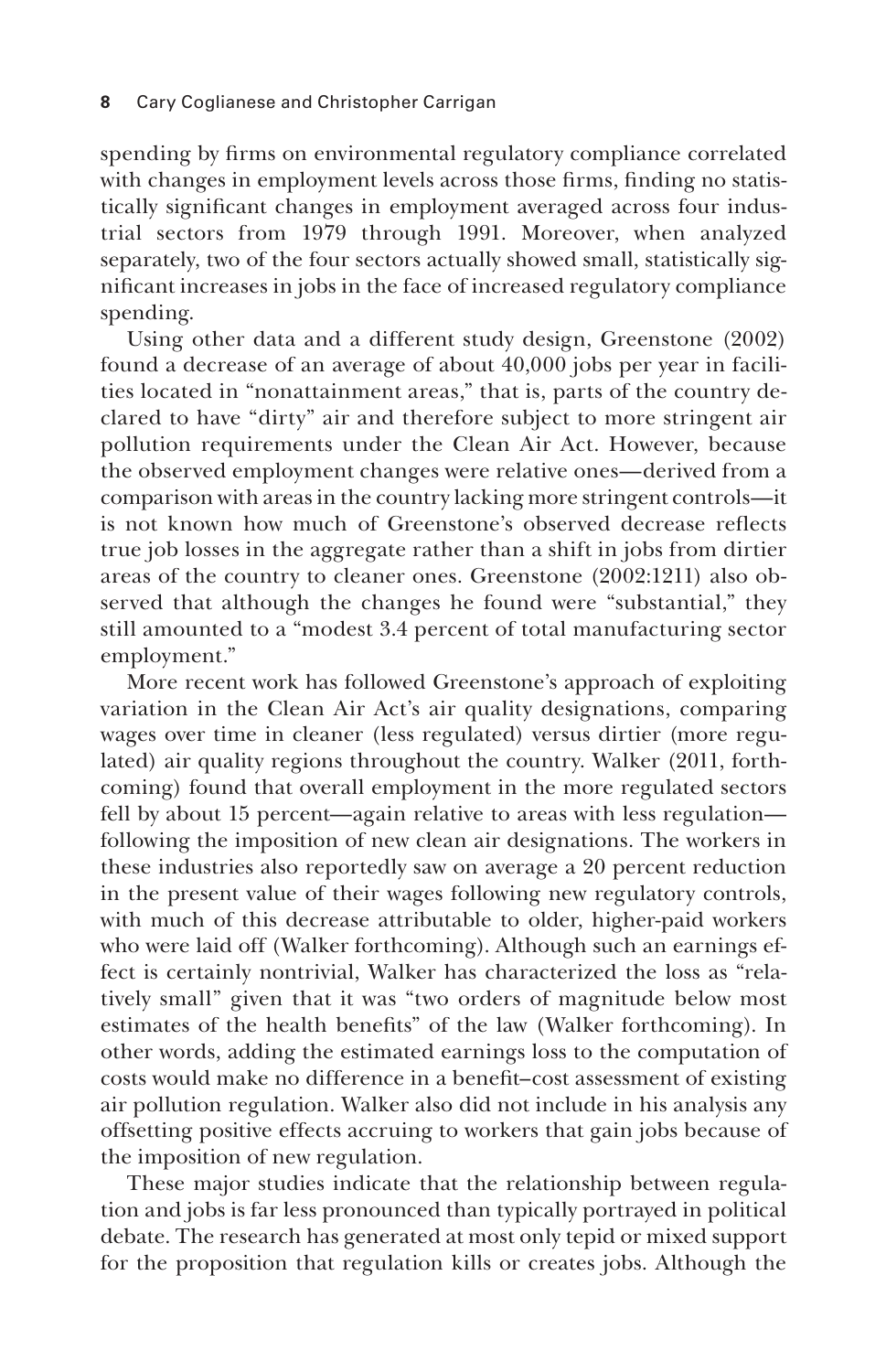results vary between positive and negative, statistically significant and insignificant, the studies do fairly consistently demonstrate that any effects of regulation are at most modest relative to the overall size of the labor market.<sup>5</sup> That basic conclusion also finds support in additional research studying specific rules (Gray et al. 2011), using international data (Cole and Elliott 2007), employing alternative statistical techniques (Kahn and Mansur 2010), and considering policies for mitigating climate change (Deschenes 2012). In their chapter in this book, Gray and Shadbegian similarly find statistically significant but only "very small" job losses associated with regulation in certain manufacturing sectors. Aldy and Pizer, also in this book, estimate the downstream effects on employment in manufacturing firms caused by a substantial increase in electricity prices, an increase that itself might plausibly be caused by environmental regulation, finding a decline of only 0.2 percent in the level of employment.

Data on "green jobs"— those generated by environmental regulation tend to paint a similar picture of, at most, modest effects from regulation. Porter (2008) has argued that stringent environmental regulations force firms to innovate, thereby inducing gains in firms' efficiency and competitiveness that offset, or even more than offset, the costs of regulatory compliance (see also Porter and van der Linde 1995). In addition to relying on a controversial assumption that without regulation firms are passing up profitable opportunities for innovation, Porter's evidence for a regulatory "win–win" consisted primarily of case examples and did not systematically estimate employment effects. Palmer et al. (1995) challenged Porter's hypothesis by referring to Census Bureau data showing that the cost savings firms reap from complying with environmental regulations amount to no more than 2 percent of firms' overall regulatory compliance costs.<sup>6</sup> Separately, the Bureau of Labor Statistics (2013c) has reported that the percentage of total employment in industries associated with the production of green goods and services accounted for just 2.6 percent of total public and private sector employment.

These findings from the literature on environmental regulation's impact on jobs are generally borne out by the more extensive literature on how minimum wage laws affect employment. Minimum wage requirements directly regulate a key feature of labor markets, so if any kind of regulation affects employment, it should presumably be these laws. For some time now, scholars have assumed that "minimum wage legislation reduces employment" (Sunstein 1993:56). A survey of over 100 studies beginning in the early 1990s concluded that the weight of the evidence supports the view that increasing the minimum wage reduces employment of low wage workers— but the authors of that same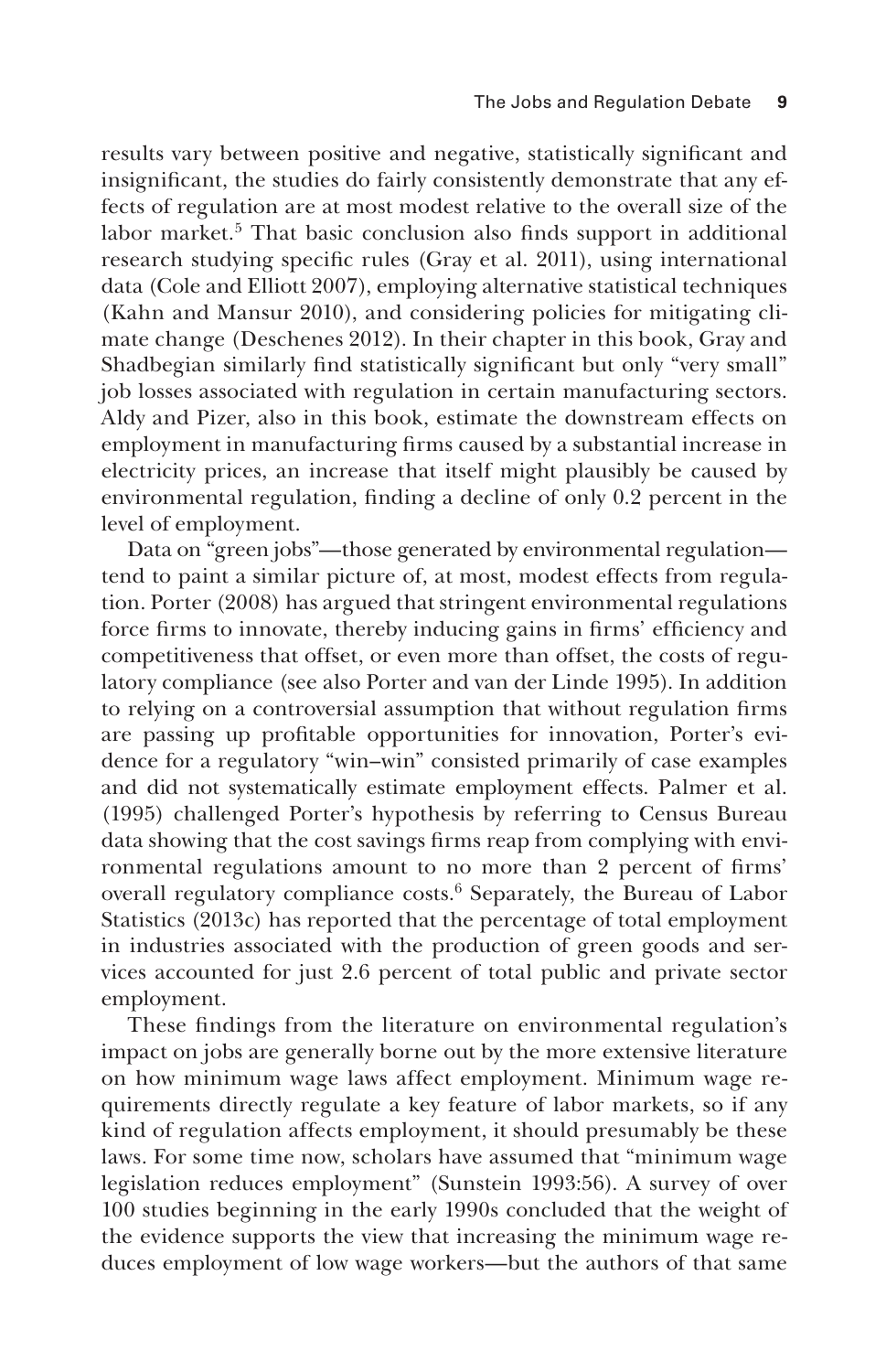survey also noted that the research results on this question have "by no means always [been] statistically significant" (Neumark and Wascher 2007:121). By contrast, other more recent analyses and surveys of the literature on the effects of minimum wage laws have concluded that such laws have little impact on levels of employment (Dube et al. 2010; Schmitt 2013).

Overall, what we know about the relationship between regulation and employment contrasts strikingly with the grandiose claims found in contemporary political debate about either dramatic job-killing or jobcreating effects of regulation. The empirical evidence actually provides little reason to expect that U.S. economic woes can be solved by reforming the regulatory process. Of course, this is not to deny that regulation does sometimes lead to some workers being laid off because of plant closures or slowdowns nor to deny that workers are sometimes hired to install and run new technologies or processes needed to comply with new regulations. But the picture that emerges is far removed from politicians' emphatic rhetoric about both the job-killing nature of regulation as well as its ability to create lots of green jobs.

# **Why Politicians Link Regulation and Jobs**

A mismatch between political rhetoric and academic research should hardly be surprising. Political scientists and pundits often assume that politicians are motivated primarily by the drive to remain elected and that they favor taking symbolic gestures that allow them to claim credit and shift blame (Edelman 1967; Mayhew 1974). Targeting regulation as the source of either economic distress or salvation can certainly be a politically expedient gesture, even if not grounded in evidence (Carrigan and Coglianese 2012). After all, most politicians have few, if any, levers to control the fundamentals of the economy, especially in a period of sharp economic disequilibrium; however, they do have the power to issue, modify, and repeal regulations, thereby presenting an image to their constituents that something is actually being done.

But one need not question entirely the sincerity of the politician who focuses on regulation's impact on jobs. After all, the belief that regulation affects employment does have a basis in economic theory, and the empirical research that tests this belief is far from exhaustive. The data analyzed in the existing literature draw mainly from the 1980s and 1990s, and it is possible that regulation's effects are different today, whether because firms can more easily outsource overseas, because the cumulative regulatory burden imposed on firms is quantitatively or qualitatively different today, or because regulation's impacts on employment differ in periods of sustained economic downturns like the one the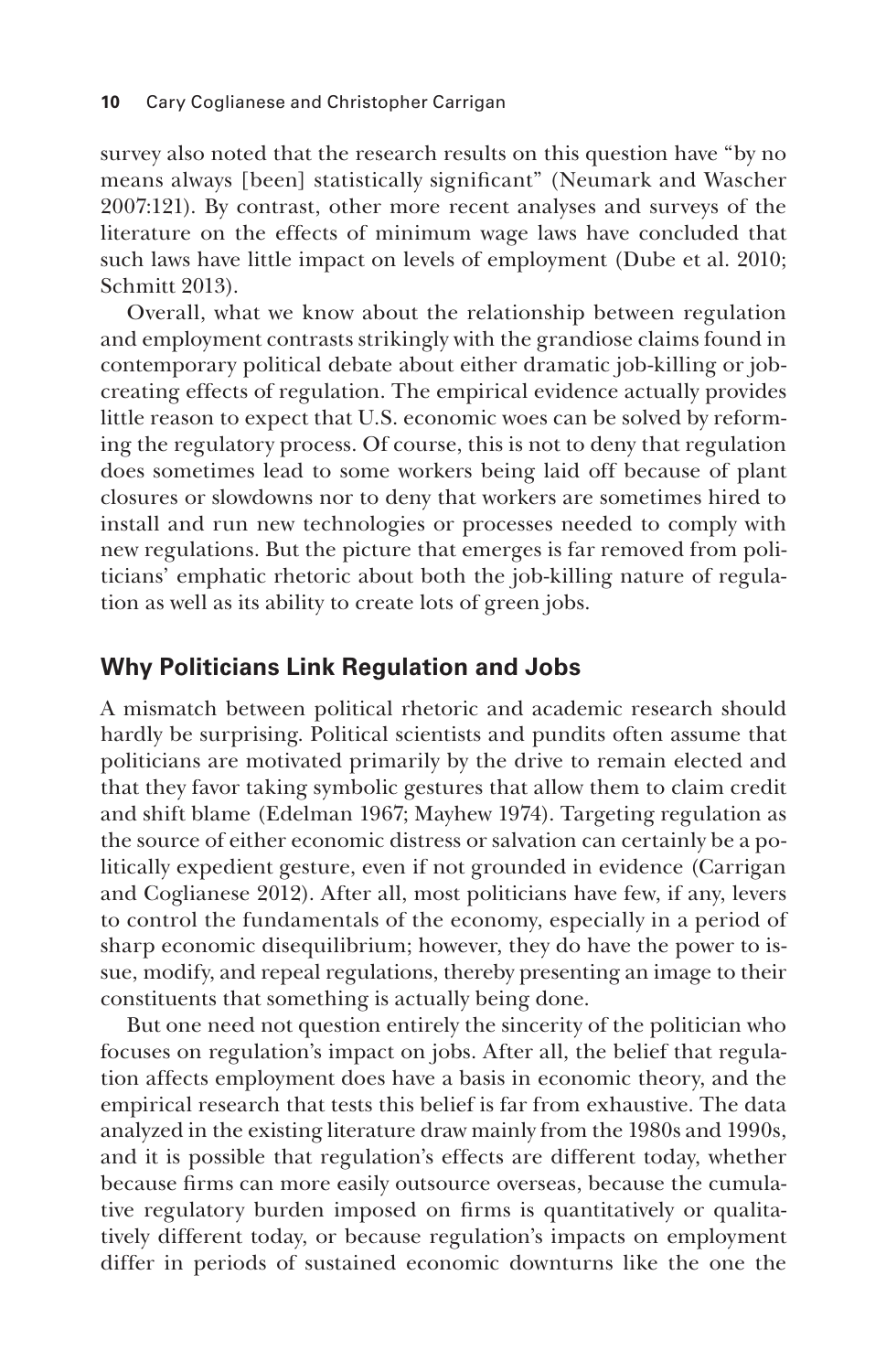United States recently experienced. In addition, existing research has also been limited to a few types of regulation, mostly labor and environmental policy. Gray and Shadbegian (this volume) report that regulation's impact on jobs appears to be related to industry structure, suggesting the possibility that regulatory efforts in banking, health care, and other sectors could affect employment in ways that environmental regulation might not.7

We note these limitations in the existing literature not merely to present academic caveats but to suggest why it might appear reasonable for politicians to persist in their belief in regulation's connection to jobs. The phenomenon at issue is, after all, complex; the research challenges in investigating it are daunting. Consider that during the fiveyear period leading up to the 2008 recession an average of 1.9 million workers were laid off or fired every month in the United States.<sup>8</sup> With this much "normal" churning within labor markets, is it any wonder that it is difficult to determine with confidence how many layoffs a regulation, or a set of regulations, might cause? Researchers have a lot of statistical noise to penetrate. And even when they work through the noise, they cannot simply assume that jobs "lost" following the adoption of a regulation would have always been there in the absence of the regulation.

Of course, the existing literature does not deny that regulation can affect employment, even if the overall net effects are insignificant or modest. As noted earlier, Morgenstern et al. (2002) found employment higher in two sectors in the face of increased spending on environmental regulation. Conversely, Greenstone (2002) and Walker (2011, forthcoming) showed relative declines in overall employment in areas with heightened levels of environmental controls. In other words, even if job losses in some areas of the country are cancelled out by gains in other areas (as the Morgenstern et al. [2002] results would appear to imply), regulation still can have tangible impacts in terms of job shifts. Some workers lose their jobs while others gain them. Even for the same workers, job shifts can occur when they move to new facilities or assume new responsibilities within the same firms, as well as when they take on new jobs in altogether different firms—jobs that may not necessarily pay as much as their former jobs. For workers and their families, job shifts caused by regulation have real consequences.

Politicians care about these consequences. At a recent conference on regulatory reform, Senator Angus King (I-Maine) stated that "the driving issue for all politicians is jobs."9 Even if Senator King's statement is an exaggeration, it may not be much of one. Politicians often treat jobs as possessing intrinsic value, defining—not just contributing to individuals' psychological, physical, and social well-being (Kalleberg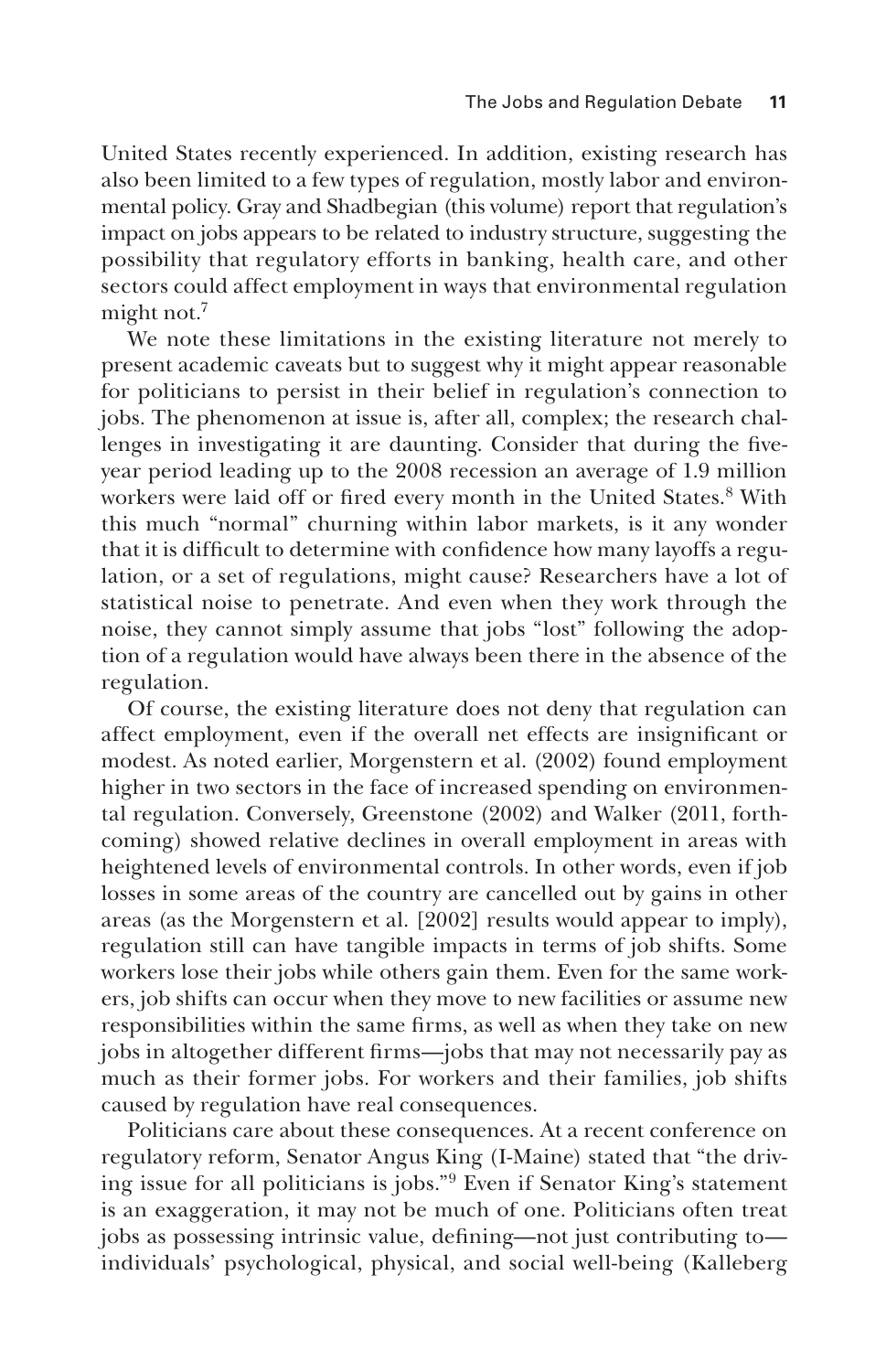2011). President William Clinton (2011:ix) has written: "Work is about more than making a living, as vital as that is. It's fundamental to human dignity, to our sense of self-worth as useful, independent, free people." Many years earlier, President Franklin D. Roosevelt declared that "the right to a useful and remunerative job" should be enshrined in a second, economic Bill of Rights (Roosevelt 1944). Political leaders from around the world have forged a Declaration of Human Rights (United Nations General Assembly 1948:Art. 23) that formally pronounces that "everyone has the right to work . . . and to protection against unemployment."

Politicians' utmost concern for employment is not surprising, given how much their constituents value productive employment. Over the years, the Gallup organization has repeatedly asked survey respondents to assess what they believe is "the most important problem facing this country today" (see, e.g., Saad 2013). In polls asking this question from 1970 to 2013, the economy ranked as one of the top three problems 88 percent of the time (Figure 1.2), greatly outpacing even national defense, which ranked as a distant second and reached at least one of the top three spots in only 43 percent of the polls conducted. The priority the public gives to economic issues in Gallup's national poll correlates closely with the unemployment rate at the time a poll is taken. As Figure 1.2 shows, economic issues rank as the top problem when unemployment is at its highest. Similarly, Davis and von Wachter (2011) have shown that as the unemployment rate increases nationally, workers' perceived likelihood of losing their own jobs also increases. The level of public dissatisfaction with regulation also appears to increase with unemployment. As unemployment increased after the last financial crisis, the proportion of respondents reporting that government regulated business "too much" rose from 38 percent in 2007 to 50 percent in 2011 (Newport 2012)— the highest level of disaffection with regulation ever recorded (Carrigan and Coglianese 2012).

Public attitudes obviously influence politicians' incentives. Although economic conditions do not entirely determine politicians' electoral fortunes (Bartels 2008; Fair 1978; Fiorina 1981; Healy and Malhotra 2013; Niemi et al. 1995; Tufte 1978), few politicians find it desirable to run for reelection in an economic climate of high unemployment. If nothing else, high unemployment leads politicians to create and foster a political narrative that either shifts blame or makes it look like they are taking action to reduce unemployment. Railing against regulators and their failings satisfies these political needs well (Carrigan and Coglianese 2012; Shapiro and Borie-Holtz forthcoming). Regulation also makes an advantageous target because it can be "fixed" without any major bud getary outlays on the part of the government, something that is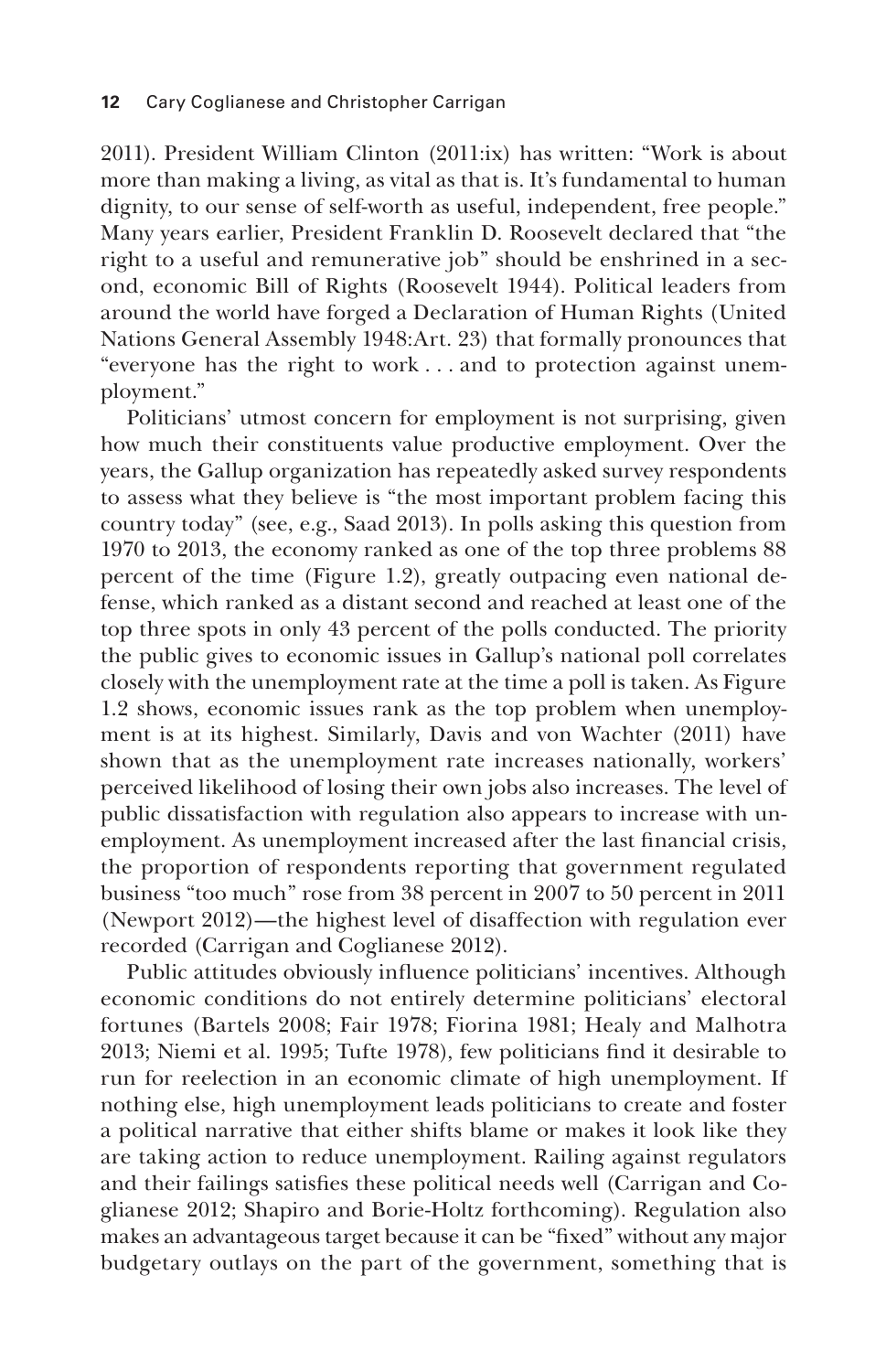



*Note:* Using a database available from the Roper Center at the University of Connecticut, data were compiled from 263 Gallup polls from January 1970 through February 2013 asking respondents, "What do you think is the most important problem facing this country today?" Unemployment rate data were collected from the Bureau of Labor Statistics. For each Gallup poll, responses— economic and noneconomic— were ranked according to the percentage of respondents that named that problem, with the problem receiving the largest percentage being ranked one. Problems categorized as economic included "economy in general," "unemployment," "inflation," "debt," "recession," and "wages," as well as related terms. The top-ranked economic problem in each poll was used to compile the frequency of ranking across all polls. The average unemployment rate for each ranking was based on the months in which the top economic problem received that ranking.

especially helpful when periods of high unemployment combine with concerns about budget deficits and the size of the national debt.

Most important, regulation really does affect some workers' jobs and politicians respond acutely to how these and other policy impacts are distributed. They care if factories in their districts lay workers off, even though factories in other politicians' districts might hire more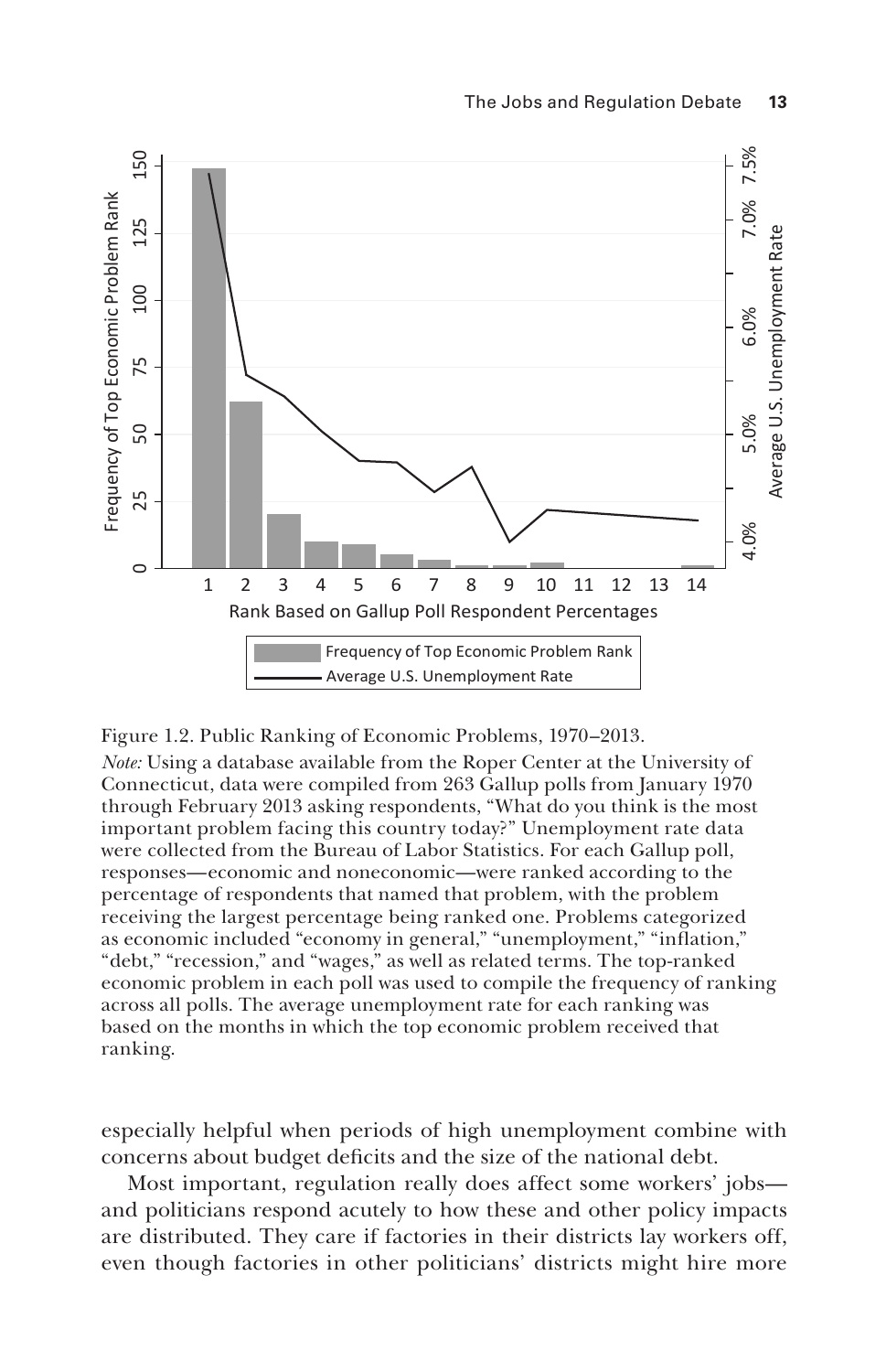workers. "All politics is local," the late House speaker Tip O'Neill famously opined (O'Neill and Hymel 1994). We have long known that impacts of public policy on employment can vary regionally and locally (Haveman and Krutilla 1968). Politicians are sensitive to these local employment effects, even if on net the aggregate impacts on employment across the country as a whole prove benign. Politicians, like most people, care more deeply about impacts that occur close to home. As President Harry S. Truman once stated, "It's a recession when your neighbor loses his job; it's a depression when you lose yours" (*The Observer*, 13 April 1958). By this measure, the Great Recession of 2008 spawned millions of depressions— but not ones distributed equally across every state or political district. After the national recession officially ended in 2009, 10 states still went on to suffer their highest rates of unemployment since the Bureau of Labor Statistics began tracking local unemployment in 1976 (Bureau of Labor Statistics 2013a). It is understandable that politicians in states like these will blame regulation for local labor market conditions, notwithstanding evidence showing that regulation has little to no net effect on job levels across the entire country.10

Politicians are also more likely to become activated about regulation's "job-killing" effects than about its job-generating potential. Unlike economists, who dispassionately count job losses the same as job gains when trying to tally the overall impacts of regulation in their empirical research, politicians at least implicitly treat job losses as weightier than job gains, even if the jobs pay the same. This is because job losses will often be more predictable and certain than job gains.<sup>11</sup> The firms bearing the costs of new regulations already exist—as do jobs in those firms—and these impacted firms and their workers can be expected to mobilize politically. By contrast, job gains will often be more speculative, lacking identifiable firms and workers who could mobilize. When former President Clinton proclaimed that new fuel economy regulations would generate 500,000 new jobs over the next 20 years, no one could really say who specifically would land those jobs (nor even if these jobs would ever truly materialize). By contrast, when regulators propose placing new standards on coal- powered electricity plants, metal finishing plants, or trucking companies, the specific firms in the targeted sector can be assured that their costs of doing business will be affected. And the specific employees in these firms may reasonably wonder whether their own livelihoods will be threatened as well. Many politicians can identify with what Representative Jim Jordan (R-Ohio) once reported about regulation of the trucking industry: "I have heard from truck drivers who . . . tell me that the DOT [Department of Transportation] and the EPA are putting them out of business with their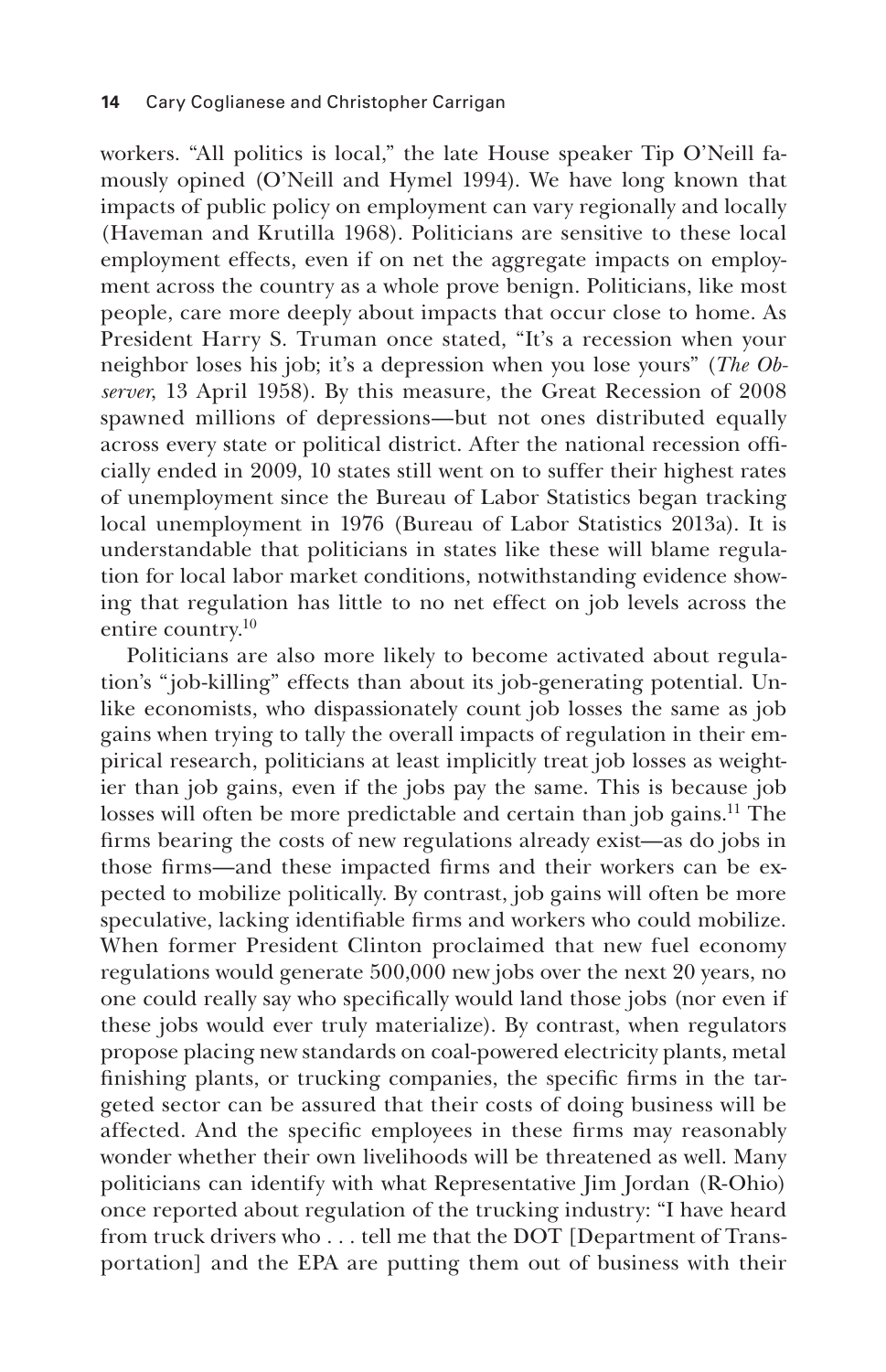multiple mandates" (U.S. House of Representatives, Committee on Oversight and Government Reform 2012:5). He and other legislators have undoubtedly heard from far fewer workers who will find new jobs in the future because of a DOT or EPA rule.

In the end, politicians and social scientists are rather like the proverbial blind persons attentive to different parts of the elephant, looking at the connection between jobs and regulation in different ways. Regulation writ large may well have little or no *net impact* on aggregate employment. That is, job gains from regulation overall may well offset job losses across the entire economy. But this does not mean that individual regulations have no demonstrable or adverse effects on employment within specific regions, industries, and firms. Especially in democracies divided into smaller electoral districts, political leaders respond to individual and local impacts, and they respond to tangible losses more than they do to speculative gains, even when in the aggregate the negative and positive impacts of regulatory policies balance out across the entire nation. What might seem to many economists to be "mere" transfers of jobs can still palpably change real people's lives by affecting their wage earnings, physical health, and psychological well-being (e.g., Moyle and Parkes 1999). These discrete effects, and the ways that they are distributed, matter to people and to their elected politicians. Politics, after all, is fundamentally about who gets what, when, and how—as well as about who loses what, when, and how (Lasswell 1958).

# **Implications for Regulatory Analysis**

Just as regulation's impacts on jobs matter to citizens and their elected politicians, they should also presumably matter to appointed officials and their analysts within regulatory agencies. For many years, though, agency analysts have tended to ignore any job impacts of proposed regulations in their benefit–cost analyses (Shapiro this volume). Despite being instructed by executive order to consider "adverse effects" of proposed regulations on "productivity, employment, and competitiveness" (Clinton 1993), analysts have simply assumed either that employment effects are already implicitly accounted for in their benefit-cost analyses or that any separate employment effects are too transitory or small to change the outcome of these analyses (Masur and Posner this volume; Hall 2013). Analysts have often adopted a simplifying assumption of full employment (perhaps reasonably so), according to which any worker losing a job because of regulation could readily find another, comparable one elsewhere in the economy (Mannix this volume). With such an assumption, analysts in regulatory agencies have found it easier to focus on the most direct costs and benefits of regulation when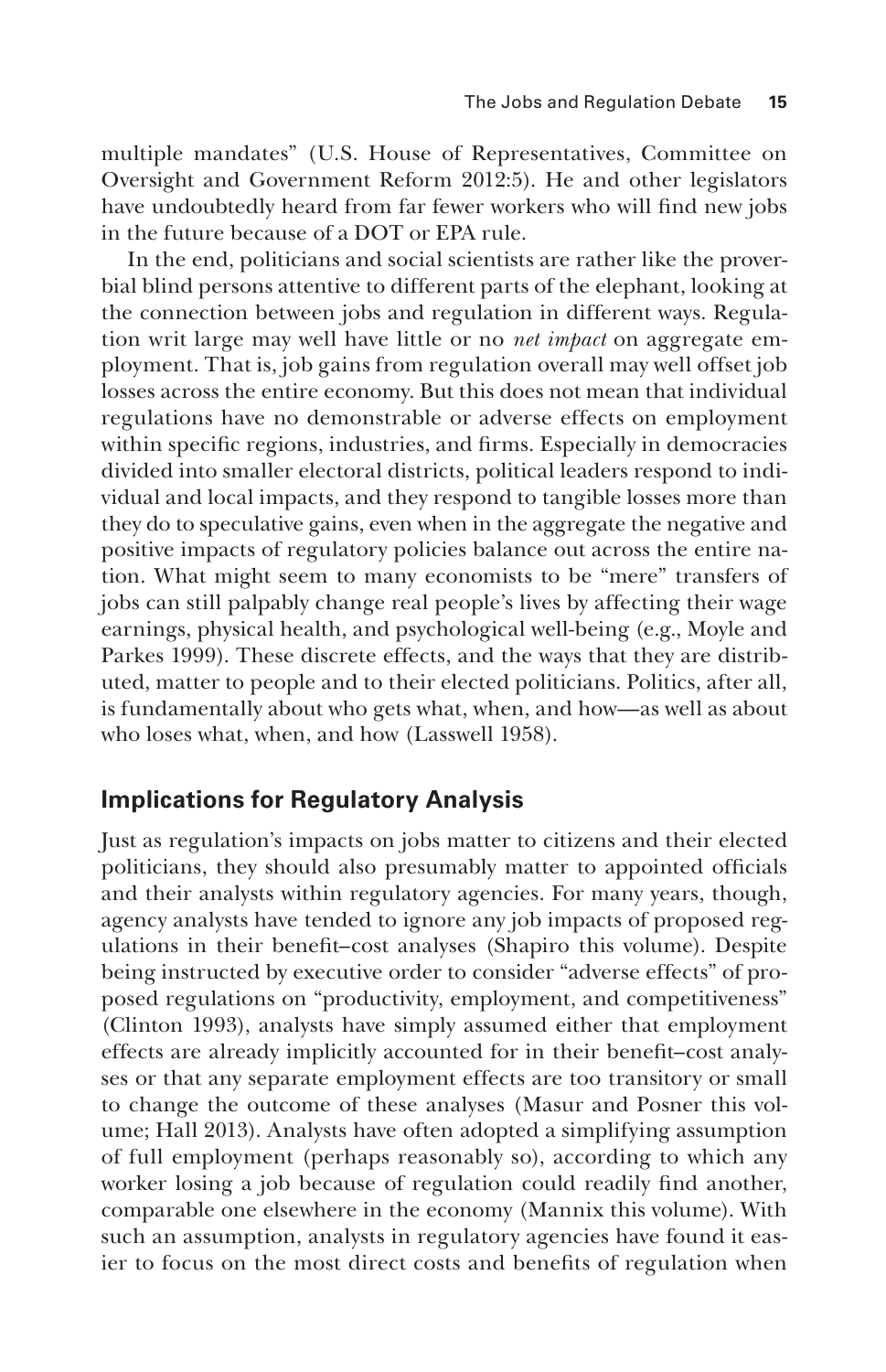calculating a proposed rule's net benefits. They have acted as if their role is limited to determining whether the winners under a proposed regulation could in principle pay off the losers, not to worrying much about who the winners or losers might be.

The failure to include employment explicitly in benefit-cost analyses of regulation does not derive from any overarching lack of concern about employment on the part of economists and policy analysts. On the contrary, agencies have sometimes tried to estimate the job effects of regulation separately, without incorporating them into their benefitcost analyses (Ferris and McGartland this volume). Furthermore, in other policy realms, economists have actually undertaken extensive efforts to understand the macroeconomic factors that affect the level of employment in the economy as well as to analyze various policy options for lowering unemployment to its "natural" or "acceptable" rate. In any basic macroeconomics textbook, for example, controlling unemployment occupies a prominent place alongside managing inflation (Mankiw 2010). In practice, economists throughout the executive branch of government pay careful attention to unemployment and policy options to combat it. These economists just tend to work outside the traditional regulatory agencies and instead within other governmental entities such as the White House National Economic Council, the Council of Economic Advisors, and the Federal Reserve.

Undoubtedly part of the reason analysts have neglected to itemize job effects in their regulatory benefit–cost analyses is that, as we have discussed, the empirical literature suggests that regulation in the aggregate does not seem to affect overall employment levels. The costs that regulations impose on firms may be sizable, but they are still quite small relative to the overall cost of doing business and do not appear to be the major driver affecting the competitiveness of U.S. industry (Jaffe et al. 1995). Yet the findings from the existing empirical research probably only partly explain why agencies do not incorporate job effects into their benefit–cost analyses of new regulations. After all, the principles of benefit-cost analysis do not say to exclude a specific kind of benefit or cost simply because it might be relatively small. A potentially more important reason for not including job effects in benefit-cost analysis is that doing so has been just too difficult—conceptually, analytically, and empirically (Bartik 2012). If it were easy to estimate and value job impacts reliably, far fewer agencies would hesitate to incorporate such effects into their analyses, especially given politicians' interest in the connection between regulation and jobs.

Still, when it is clear that a proposed regulation will kill or create an estimated number of jobs, particularly if the estimated number of jobs affected is substantial (Elliott this volume), it does make sense for the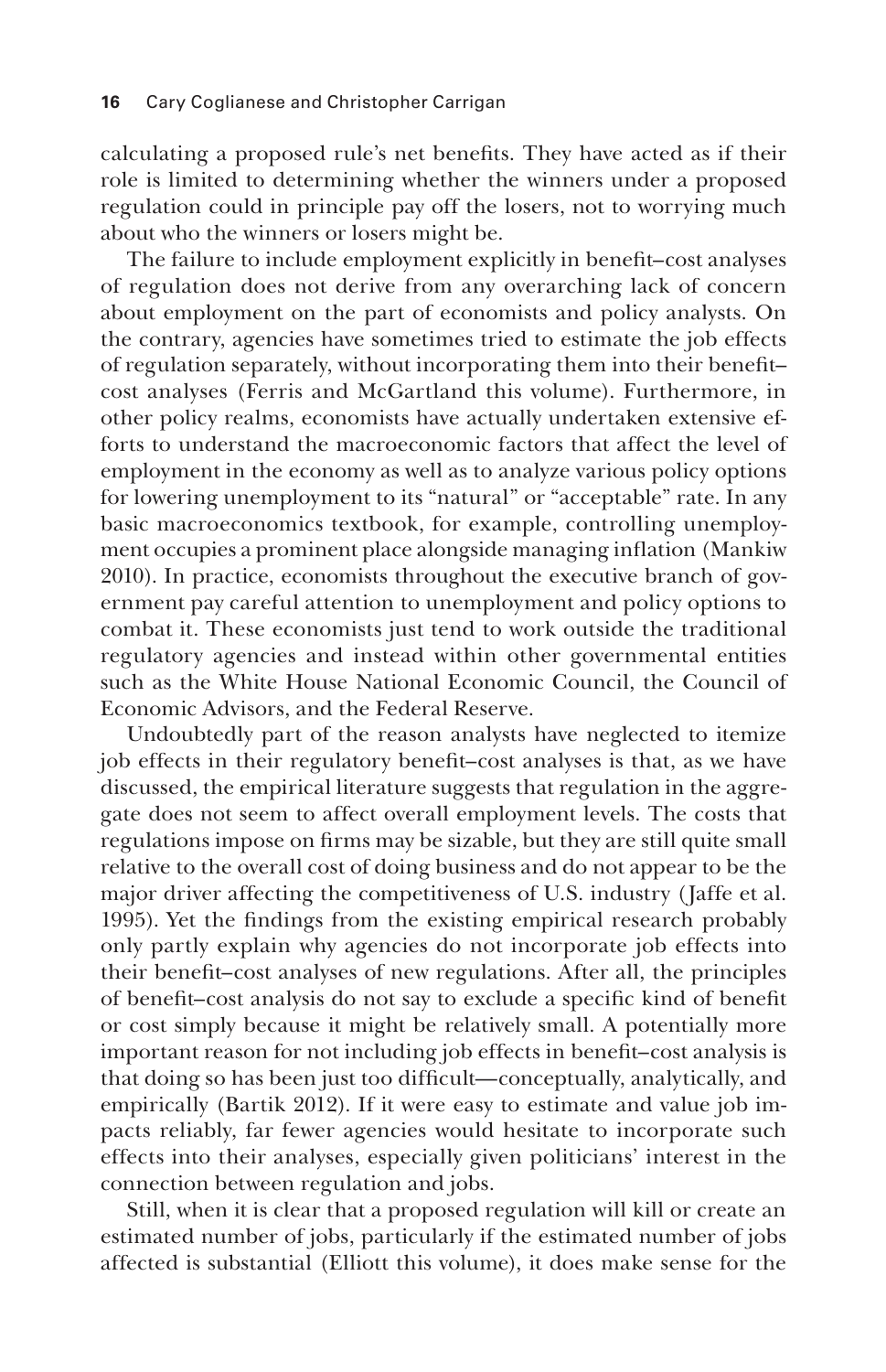promulgating agency to ensure these job losses are fully factored into its benefit-cost analysis. Unemployment brings with it not just a gain of "leisure" time for workers and a lowering of costs to employers; it can also impose negative consequences in terms of reduced future earnings potential, job search costs, social stigma, and negative physical and mental health effects (Davis and von Wachter 2011; Dooley et al. 1996; Frey and Stutzer 2002; Helliwell and Huang 2011; Sullivan and von Wachter 2009).<sup>12</sup> Especially during a severe economic downturn, a regulation that results in layoffs can produce long spells of unemployment, which may cause disproportionate effects on income potential. Those out of work for extended periods can experience significant cuts in their preemployment earnings upon reentering the workforce (Congressional Budget Office 2004, 2007; von Wachter 2010).

In effect, job losses caused by a regulation constitute a negative externality of that governmental action. At the same time that a regulation can serve to correct a market externality, thereby delivering benefits to society, the costs that the regulation imposes on firms can create their own externalities, over and above the opportunity costs associated with the resources devoted to complying with the regulation. The Bureau of Labor Statistics (2009:1) puts it this way: "When workers are unemployed, they, their families, and the country as a whole lose. Workers and their families lose wages, and the country loses the goods or services that could have been produced. In addition, the purchasing power of these workers is lost, which can lead to unemployment for yet other workers." To be complete, benefit–cost analyses of proposed regulations would need to take all of the indirect effects of job losses into account.

When incorporating job effects into a benefit–cost analysis, the analyst must confront two questions. First, what will be the impact of the proposed regulation on jobs? That impact could be measured simply by the number of jobs, as it has been in much of the empirical research to date. But employment impacts could also be measured in terms of wages, job quality, or job fit. A job, after all, is not a (fungible) job. Job quality is at least partially determined by whether it is high paying or low paying (Acemoglu 2001); however, a "good" job also provides stability, security, and, to some extent, flexibility to its holder—not to mention it should also match well the skills and interests of the job holder (Kalleberg 2011; Tilly 1997). A given regulation may well make no difference in terms of the number of jobs, but it could still affect job pay, quality, or fit. The analyst needs to forecast how an individual regulation will affect the selected employment metric— a task that will seldom be easy. Predicting a regulation's effects will often require making difficult long- term employment forecasts because regulations last for years and many important rules do not even take legal effect for a year or more after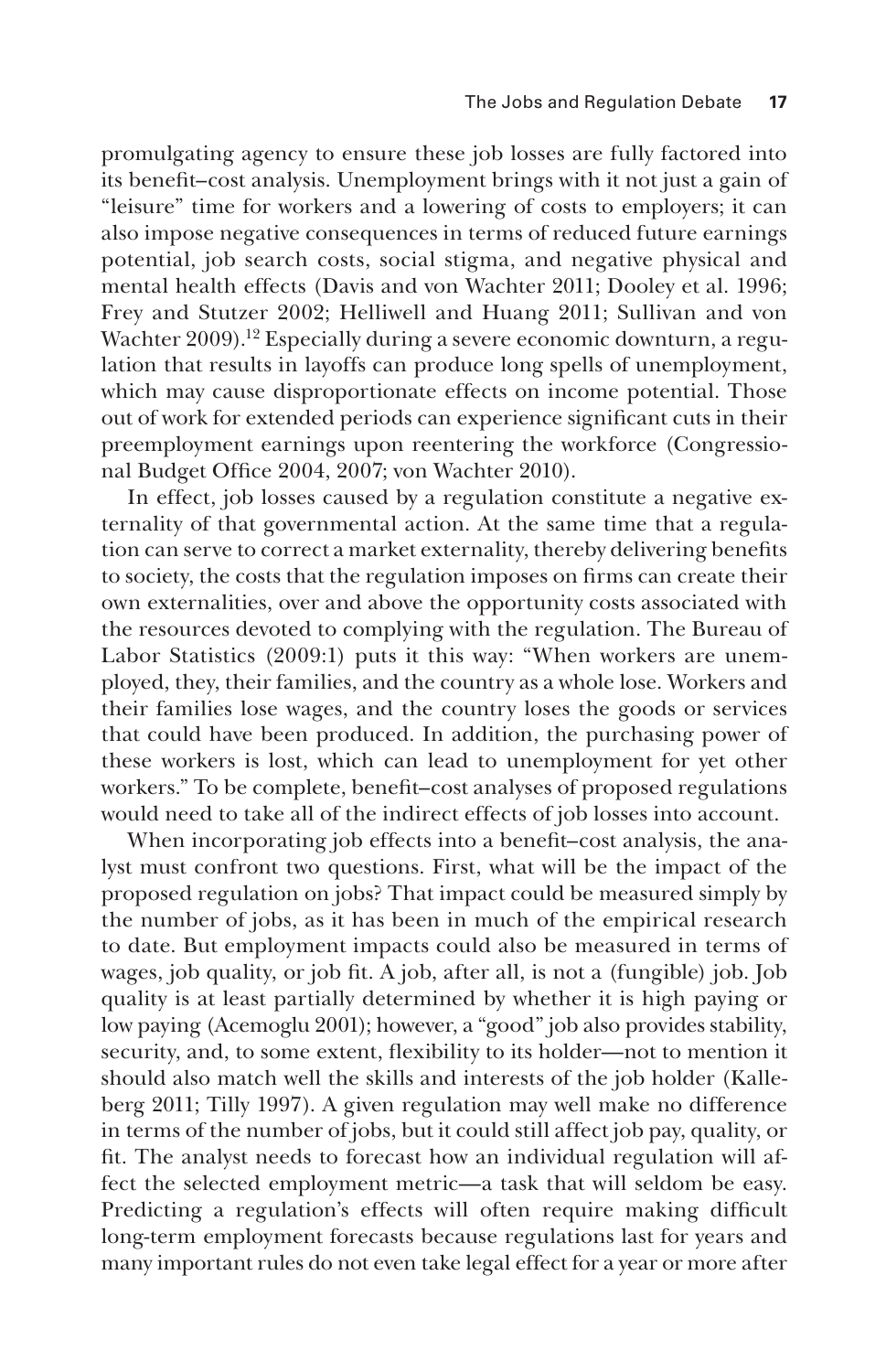they are adopted (Robinson this volume). As the effects of regulation on employment are likely to be indirect, if not highly attenuated, regulatory officials may need to abandon their reliance on more tractable partial equilibrium models and work to develop dynamic general equilibrium models, an approach recently explored in industry- sponsored research (Smith et al. 2013). Of course, however they are estimated, employment forecasts need to include both negative effects (losses) and positive ones (gains).

After the employment impact of a regulation has been determined, the second question for the benefit–cost analyst is: What is the monetary value of that impact? Actual earnings might initially seem to provide a basis, but when a firm lays off workers or reduces what it pays them, what the workers lose the employer reaps as a corresponding cost savings.<sup>13</sup> What matters is valuing the real welfare effects to workers as they are forced to transition to new jobs (Arrow et al. 1996). Presumably that value should be less than current earnings (Bartik 2013). Separate from wages, the analyst could seek to estimate the impact on workers' welfare by monetizing the ancillary effects of unemployment, such as adverse impacts on health (Adler this volume). Monetizing health effects sometimes generates moral objections (Ackerman and Heinzerling 2004), but well-accepted valuation practices that have been applied to quantify benefits in various policy realms, such as environmental or public health regulation, could be used to value the health effects of unemployment (Finkel this volume).

Already, some have suggested that the full stream of ancillary effects from the loss of a single job should be valued around, or even somewhat more than, \$100,000 per job in present value terms (Bartik 2013; Masur and Posner 2012). Bartik (2013) suggests that the welfare costs from regulation- induced job losses could amount to 10 percent to 20 percent of the other costs of the regulation conventionally included in a benefi t– cost analysis. Of course, to the extent that a regulation also induces job gains, whether in other sectors or in other parts of the country, those positive effects would need to be included when making any complete valuation of job impacts. Still, if the labor impacts expected from a specific proposed regulation were indeed to add even 10 percent to its overall costs, knowing that might sometimes make a difference when public officials have to decide whether to proceed with that regulation—or whether to pursue other options, such as the use of market-based instruments that might potentially have both lower compliance costs and fewer detrimental employment effects (Färe et al. this volume).

In the end, that is the purpose of regulatory analysis: to aid in decision making. Given the great concern elected lawmakers have expressed about regulation's impacts on employment, regulatory analyses can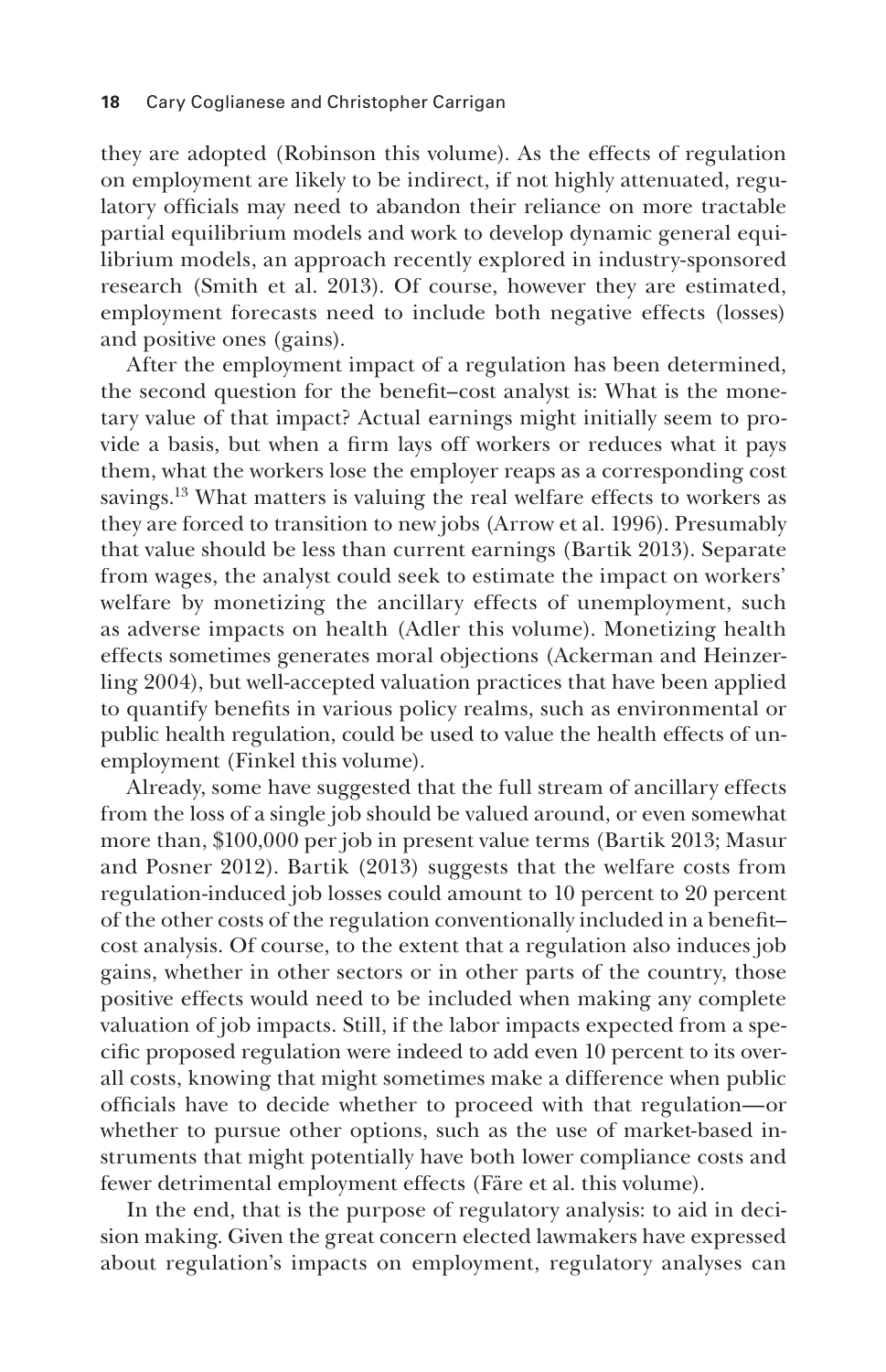better advance public deliberation and decision making if they are more attentive to both the extent and value of regulation's effects on employment (Elliott this volume; Livermore and Schwartz this volume). Politicians' sensitivity about local effects also means that benefit-cost analysis of regulation would be more useful if it explicates how both the positive and negative employment effects will be distributed.14 Without more explicit inclusion of job effects into regulatory analysis, officials within agencies could very well be overly influenced by a political process that at times seems to place a nearly infinite value on jobs. Treating employment concerns as a trump card that blocks otherwise welfareenhancing regulation would be a mistake— but so too would it be a mistake to ignore the real employment- related externalities that are not accounted for in the typical benefit-cost analysis. If nothing else, the salience of the political debate over jobs and regulation makes it important to try to get the best possible estimates of both the impacts and value of employment effects.

# **About This Book**

The late economist Edward Gramlich once noted, in his leading textbook on benefit-cost analysis, that "the whole jobs issue is a potential alibi for large- scale fudging of numbers" (Gramlich 1990:227). For this reason, respectable economists and analysts have for years concluded that it is often better to make simplifying assumptions that in effect ignore public policy's ancillary effects on jobs. Such an approach at least advances consistency, and it is certainly better than succumbing to political pressures by fudging numbers. But as Gramlich (1990:227) also noted, the analyst can play an important role in informing decision makers, not simply accepting or ignoring what might merely be politically expedient rationalizations: "Politicians are wont to try to obtain programs, and others to defend them, because they create jobs. At this point the benefit–cost analyst can ask some hard questions—are these temporary or permanent jobs, will the job gains here result in overall employment gains, or will other employment just go down, in which case using labor here is a real cost?" What Gramlich said in the context of government programs aiming to create jobs can also be said with respect to regulations that might either create or destroy jobs. The role of the regulatory analyst is to "ask some hard questions"— and to provide answers that can help decision makers.

This vision of the analyst's role explains the genesis of this book. We believe that the relationship between jobs and regulation deserves both better analysis by regulatory agencies in advance of their decisions as well as more retrospective research that can inform that analysis by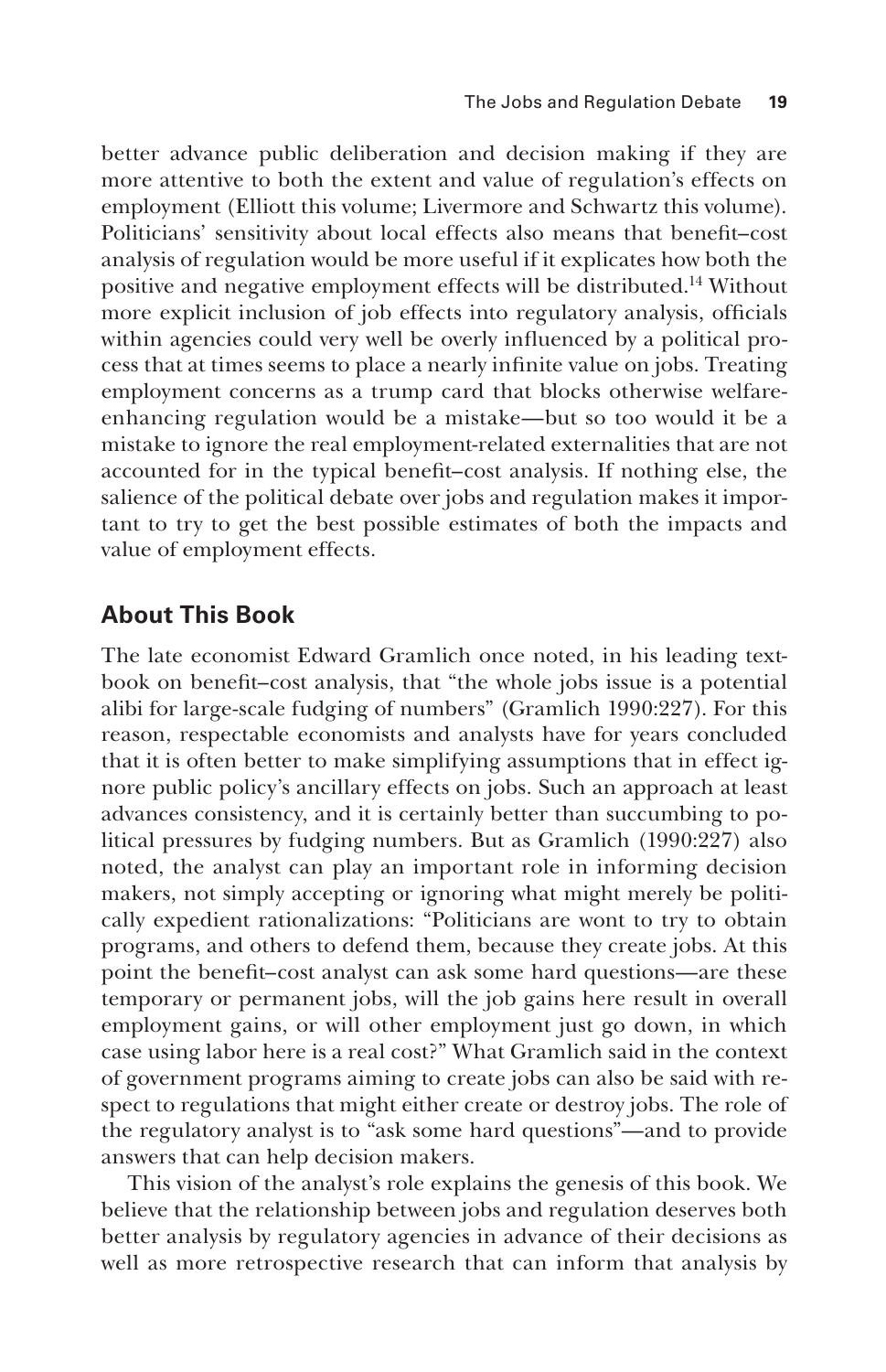identifying how regulations have affected employment after they have been implemented, how those effects have been distributed, and the conditions under which they have arisen (Coglianese 2012a; Coglianese and Bennear 2005; Greenstone 2009). Along with our coeditor, Adam Finkel, we have assembled an interdisciplinary group of regulatory scholars and analysts to give sustained attention to three vital questions raised by the jobs and regulation debate: Does regulation kill or create jobs? How should regulatory analysts investigate the job effects of regulation? How, if at all, should the regulatory process be reformed to give proper consideration to regulation's impacts on employment to yield better policy results? The remainder of this book is divided into three parts, each corresponding to one of these three questions.

The first part offers the reader a careful presentation of empirical evidence about regulation's employment effects. In Chapter 2, Richard Morgenstern provides a foundation for the rest of the book by reviewing the existing research on regulation's employment impacts as well as the welfare effects of unemployment gleaned from labor economists' studies of mass layoffs. In Chapter 3, Wayne Gray and Ronald Shadbegian offer new data analysis on the relationship between employment and regulation and address a gap in the existing literature by investigating how differences in the competitiveness of different industrial sectors either accentuates or attenuates regulation's employment effects. Joseph Aldy and William Pizer, in Chapter 4, focus on the relationship between upstream regulation and downstream employment by estimating the spillover effects on manufacturing from regulation-induced price increases in electricity. In Chapter 5, Rolf Färe, Shawna Grosskopf, Carl Pasurka, and Ronald Shadbegian model employment impacts under different regulatory approaches, comparing more rigid, traditional regulation with more flexible, market-based instruments.

The second part of the book offers an in- depth treatment of many of the core conceptual and methodological issues that regulatory analysts will need to confront in seeking to improve their analyses of the employment effects of regulation. In Chapter 6, Lisa Robinson outlines nine important principles— or "best practices"— for agencies to follow when seeking to incorporate job impacts into their regulatory impact analyses. In Chapter 7, Adam Finkel translates and applies the lessons learned over the last 30 years in the scientific assessment of public health risks, concluding that analysts investigating employment effects would do well to replicate how health risk assessors have responded to challenges related to uncertainty, bias, and the estimation of secondorder effects. Matthew Adler, in Chapter 8, offers a model for incorporating into agency decision making the effects on individual psychological and physical well-being that can result from unemploy-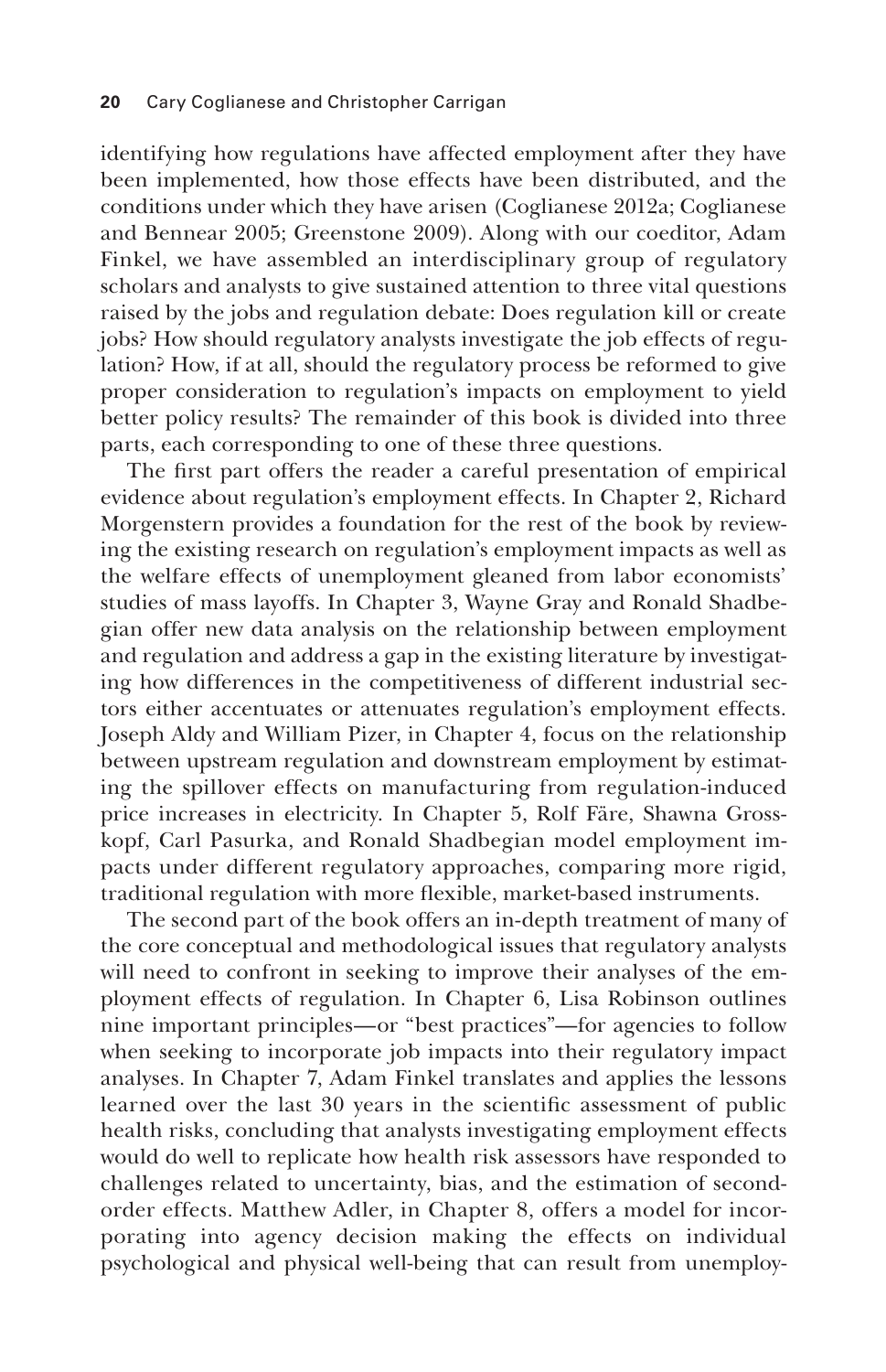ment as well as some strategies for empirically measuring these impacts. Ann Ferris and Al McGartland, in Chapter 9, explore issues that the EPA has encountered in studying employment effects and then advocate keeping jobs analyses separate from benefit-cost analyses, at least until economic theory and empirical research develop further. Finally, Brian Mannix maintains in Chapter 10 that, while the observable employment impacts of regulation may be important, they cannot simply be grafted onto the standard framework for benefit-cost analysis because, he further argues, such effects are already captured— albeit implicitly— in the standard computation of compliance costs.

The third and final part entertains the possibility that the current regulatory process in the United States could be reformed in ways that would better ensure that federal agencies appropriately factored job impacts into their regulatory decision making. In Chapter 11, Jonathan Masur and Eric Posner defend and expand the argument that agencies should incorporate jobs impacts into their benefit-cost analyses (Masur and Posner 2012), recommending that agencies account for more than just first-order effects when making regulatory decisions. Stuart Shapiro, in Chapter 12, reviews how well regulatory agencies are currently doing in analyzing job impacts, concluding that the track record is abysmal and that a new, outside government entity should be charged with evaluating regulation's effects on jobs. In Chapter 13, Michael Livermore and Jason Schwartz make the democratic case for agencies to conduct better assessments of employment impacts, arguing that such jobs analyses can usefully inform public deliberation regardless of whether they actually alter the outcomes of particular benefit-cost analyses. Finally, in Chapter 14, E. Donald Elliott argues that at the end of the day, the government needs to factor job effects into regulatory analysis when they may be significant either to decisions or to public debate and that experience with similar assessments in the United States and European Union provides a fruitful model for reforming regulatory practice.

# **Conclusion**

The impacts of regulation on employment—whether real or just alleged— will continue to matter to public policy decision makers, particularly in times of high unemployment. Although economists may persist in finding little or no aggregate net effect of regulation on jobs, politicians will continue to respond to localized and individual impacts as well as to the distribution of gains and losses. As long as some regulations affect some jobs, politicians will still either criticize or praise regulations for what they do to employment in their districts and states. The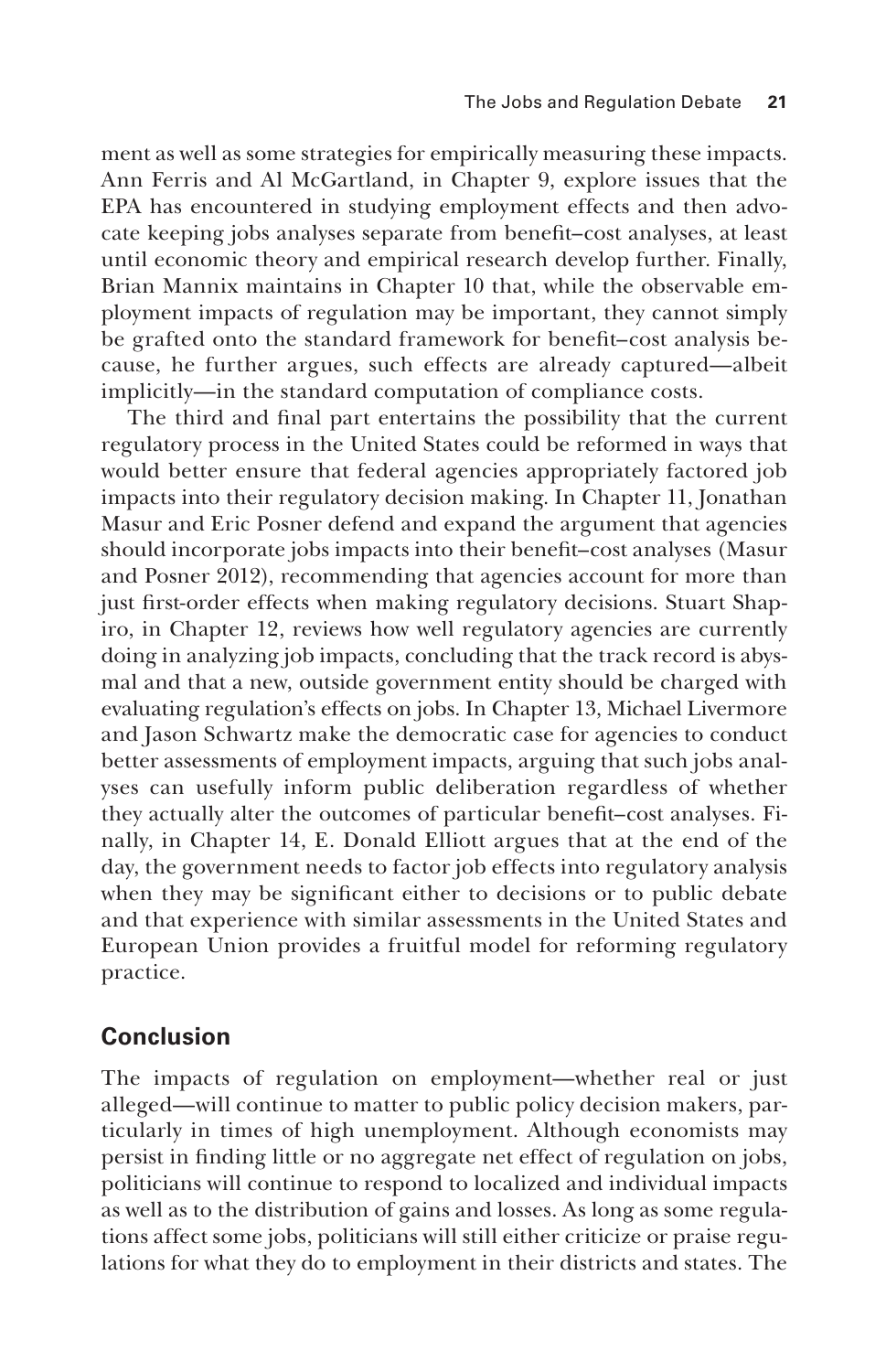challenge for researchers and analysts is not merely to continue to test claims about how regulation writ large affects aggregate levels of jobs, but also to understand better which regulations have which specific effects on jobs and what are the conditions under which these effects occur. We hope this book can help move forward efforts to meet that challenge.

Employment in the United States may have rebounded by the time many readers will encounter the pages of this book; we certainly hope it will have. With time, phrases like "job-killing regulations" may even fade from the national political discourse. Yet even if economic renewal leads the debate over jobs and regulation to fall dormant for a time in Washington, D.C., it will undoubtedly persist in regulatory disputes at the state and local level and can be counted on to return to the national stage the next time the nation's economy stalls and unemployment spikes for any sustained period. To ensure that policy analysis can better inform deliberation by the public and their leaders, researchers and analysts should seek to contribute by continuing to engage in the kind of work presented and addressed in the chapters of this book.

# **Ac know ledg ments**

We thank Mariah Ford, Ben Meltzer, Brady Sullivan, and Tim von Dulm for research assistance, Jen Evans and Matthew McCabe for help preparing the manuscript, and John Coglianese, Adam Finkel, Billy Pizer, and Brady Sullivan for their comments. We have also benefited from ideas shared by participants attending the two Penn Program on Regulation events from which this book grows, especially the Washington, D.C. workshop. Although the ground rules for that workshop prevent us from attributing ideas to specific individuals, several participants may notice an affinity between certain of our themes and comments they shared at these events. We gratefully acknowledge here their insights and inspiration.

#### **Notes**

1. By "on record," we mean since 1967, when the Bureau of Labor Statistics began tracking unemployment of one year or more in duration. Although recordhigh, the number of long-term unemployed individuals only hints at the disproportionate burdens that the Great Recession has imposed on specific segments of U.S. society, including younger Americans, minorities, and the poor (Seefeldt and Graham 2013).

2. Other California Republican officials echoed these sentiments at the time (see, e.g., Carbone 1992; Fuentes 1992).

3. Morgenstern et al. (2002) further distinguish between "cost effects" and "factor- shift effects" that arise from regulation- induced increases in produc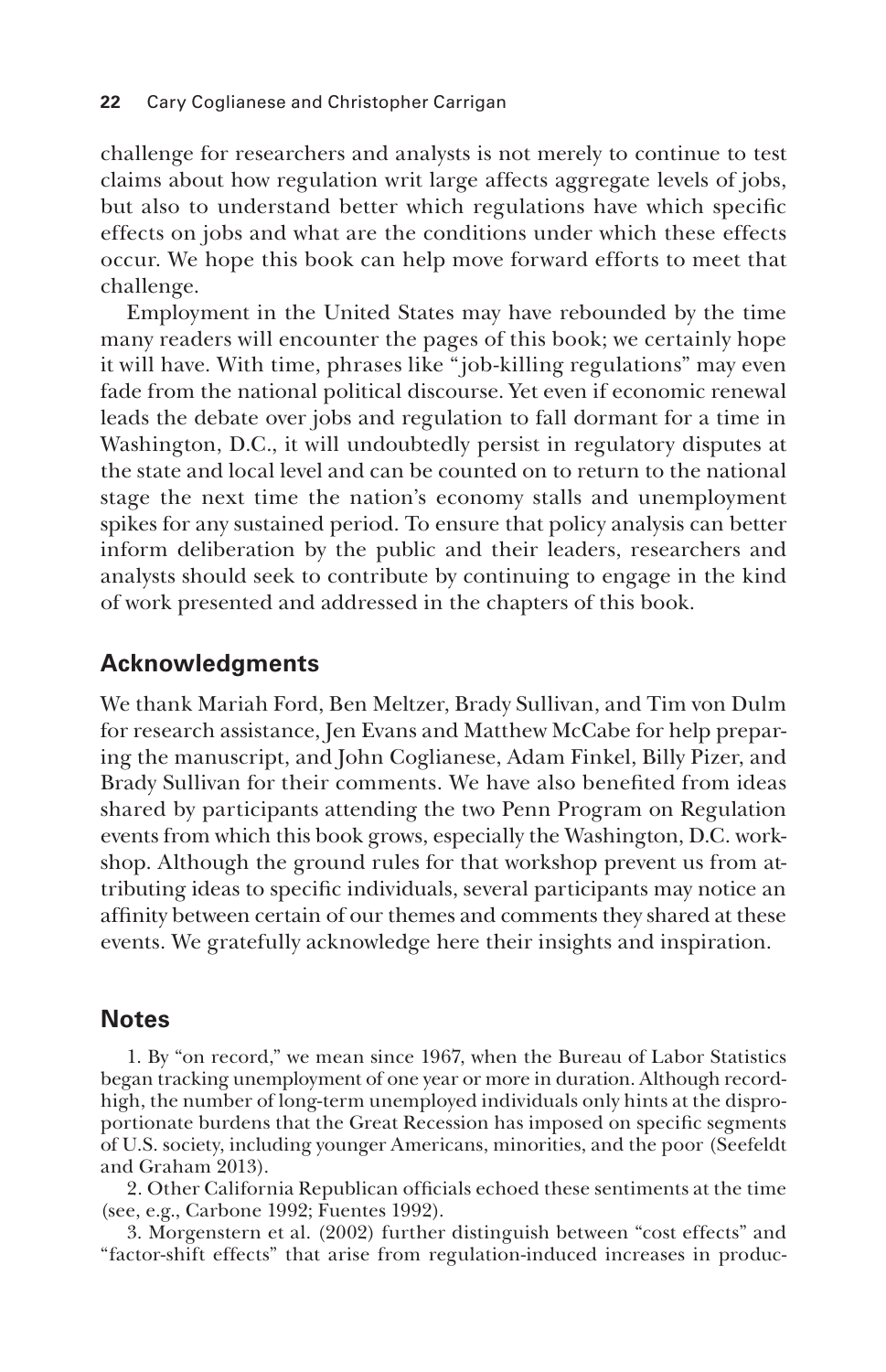tion costs. Cost effects arise when, keeping the firm's ratio of capital to labor the same, regulation increases costs for all factors of production, including capital and labor. Factor- shift effects occur when regulation is more or less labor intensive to implement. If a regulation leads to more labor- intensive operations (decreasing the capital– labor ratio), then wage increases or job gains result (or both). An increase in the capital–labor ratio would have the opposite effect. Any job effects resulting from either cost or factor- shift effects are, of course, distinct from job losses as well as wage cuts associated with the reduced demand for the more costly product.

4. The studies of environmental regulation we discuss in this section are ones that have the most direct measures of regulatory stringency, relying either on variation in actual rules or on firm-reported data on private sector spending on regulatory compliance. Other studies have attempted to discern various economic effects of regulation at the macro level by deploying proxies such as the size of government budgets, the number of pages of rules, or indices of regulatory burdens and then correlating these with overall macroeconomic indicators (e.g., Beard et al. 2011; Dawson and Seater 2013; Feldmann 2009; Jacobzone et al. 2010). Some of these studies report correlations between the deployed proxies and employment, but other studies using similar measures have found no effects (e.g., Sinclair and Vesey 2012). For a discussion of the use of proxies in regulatory research, see Coglianese (2012b).

5. This view is consistent with responses to a variety of surveys. From 1995 to 2013, for example, the Bureau of Labor Statistics (BLS) surveyed each business that incurred a "mass layoff"— that is, over 50 state unemployment insurance claims within five weeks. Since 2007, BLS has specifically asked these firms whether government regulations caused the layoffs— but only a small percentage of businesses has reported that regulation was a factor (Bureau of Labor Statistics 2012). Separately, randomized surveys have found that at most only about a quarter of small business owners view excessive government regulation as a pressing concern (American Sustainable Business Council et al. 2012; Dunkelberg and Wade 2011, 2013; Hall 2011). Similarly, only about a quarter of the respondents in a *Wall Street Journal* survey of about 50 economists pointed to "uncertainty about government policy" as a factor for the economy's slow return of employment (Izzo 2011).

6. More recent empirical studies appear to show some support for the Porter hypothesis, suggesting that innovation spurred by regulation may take time to result in productivity gains (Ambec et al. 2013). We thank Adam Finkel for reminding us that even if the Porter hypothesis is true in some situations, employment could still go down because the cost-saving innovations induced by regulation might take the form of new technologies that eliminated some of the need for labor.

7. These results accord with others who have likewise found that the economic effects of regulations vary across sectors (e.g., Jorgenson and Wilcoxen 1990).

8. We used Bureau of Labor Statistics Job Openings and Labor Turnover Survey data at http://data.bls.gov/cgi-bin/dsrv as the source for the number of workers laid off or fired monthly. The average was computed from monthly total U.S. nonfarm layoffs and discharges, seasonally adjusted, over the 60-month period from 2003 through 2007.

9. Senator King made his comment while giving the luncheon address at the Progressive Policy Institute's conference on "Regulating in the Digital Age," held in Washington, D.C., on 9 May 2013.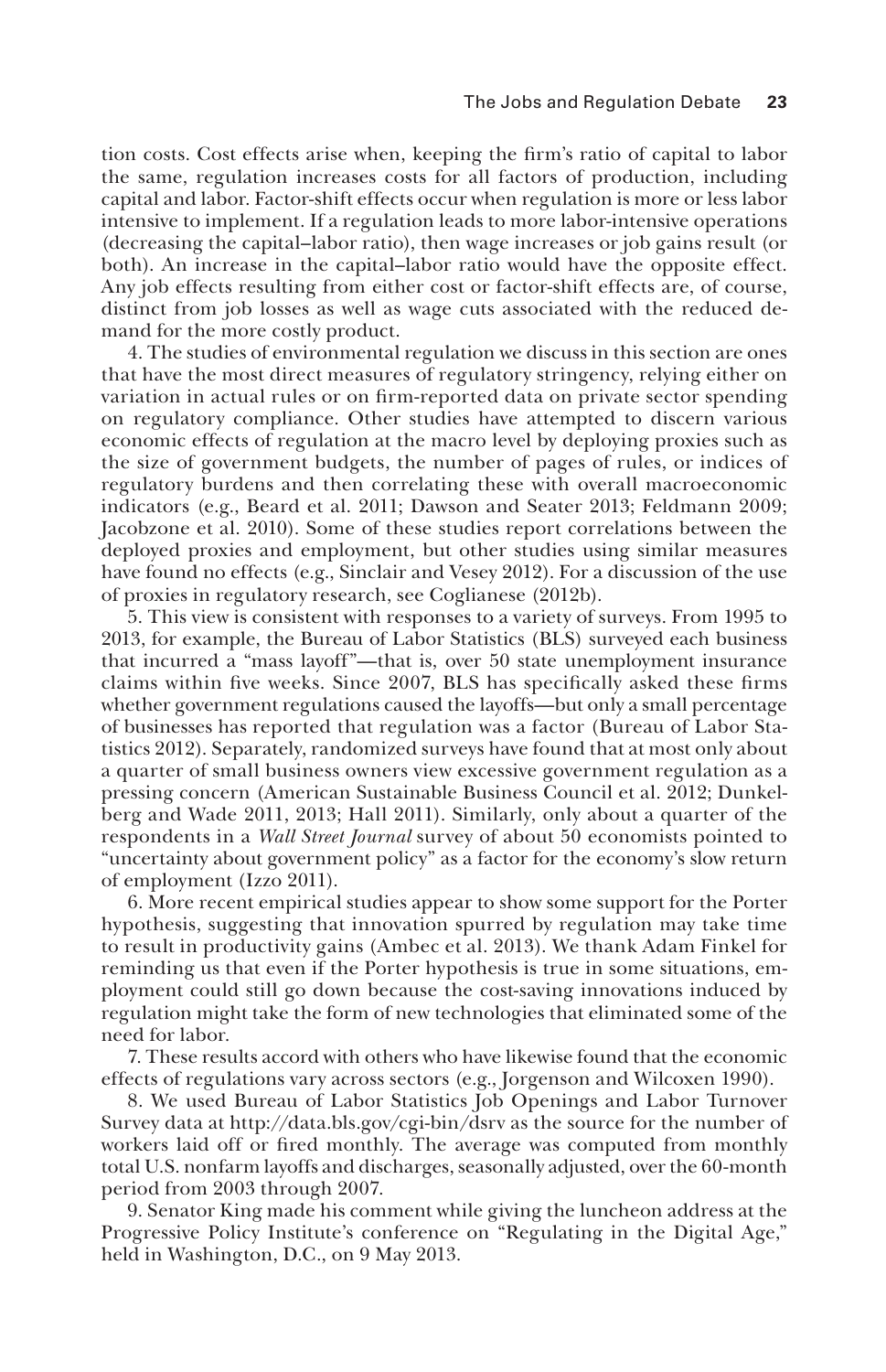#### **24** Cary Coglianese and Christopher Carrigan

10. Invoking a hypothetical that will surely resonate with our academic readers, a legislative staff member expressed to one of us the reasonableness of politicians' distributional concerns by imagining a university facing a tough decision that would affect the number of faculty positions. "Wouldn't the provost want to know how different departments would fare under different options?" the staffer asked rhetorically. Even if the imaginary university's decision resulted in no change in faculty appointments overall, university officials would presumably still find it relevant to know if the decision meant that the archeology department gained positions while the biology department lost positions (or vice versa).

11. Another possible explanation, from behavioral economics, might be that people feel the hurt of losing something more than the gain associated with getting that thing in the first place (Kahneman 2011).

12. On the other hand, Ruhm (2000) contends that overall mortality actually declines during periods of high unemployment, although the rate of suicide increases.

13. It is possible, of course, that the utility of the lost wages to the worker will not be counterbalanced perfectly by the utility connected to cost savings to the firm. However, the utility from the worker's so-called leisure time would need to be factored in as well. Economists often use the reservation wage, or the earnings level at which a worker is indifferent between working and not working, to focus on the welfare or utility effects of policies that affect labor choices (Bartik 2012; Haveman and Farrow 2011). Another approach to valuation would be to multiply jobs lost times average unemployment benefits provided by the government. This would not represent a value in terms of economic welfare, but it might still be deemed relevant to public officials who must monitor the public fisc.

14. As Arrow et al. (1996:6) have noted, "While benefit-cost analysis should focus primarily on the overall relationship between benefits and costs, a good benefit–cost analysis will identify important distributional consequences of a policy."

#### **References**

- Acemoglu, Daron (2001) "Good Jobs versus Bad Jobs," *Journal of Labor Economics*  $19: 1 - 21.$
- Ackerman, Frank, and Lisa Heinzerling (2004) *Priceless: On Knowing the Price of Everything and the Value of Nothing*. New York: New Press.
- Ambec, Stefan, et al. (2013) "The Porter Hypothesis at 20: Can Environmental Regulation Enhance Innovation and Competitiveness?" *Review of Environmental Economics and Policy* 7:2–22.
- American Sustainable Business Council et al. (2012) *Small Business Owners' Opinions on Regulations and Job Creation* (1 Feb.), http://asbcouncil.org/sites /default/files/files/Regulations\_Poll\_Report\_FINAL.pdf.
- Arrow, Kenneth, et al. (1996) *Benefi t- Cost Analysis in Environmental, Health, and Safety Regulation*. Washington, DC: AEI Press.
- Bartels, Larry M. (2008) *Unequal Democracy: The Political Economy of the New* Gilded Age. Princeton, NJ: Princeton University Press.
- Bartik, Timothy J. (2012) "Including Jobs in Benefit-Cost Analysis," *Annual Review of Resource Economics* 4: 55– 73.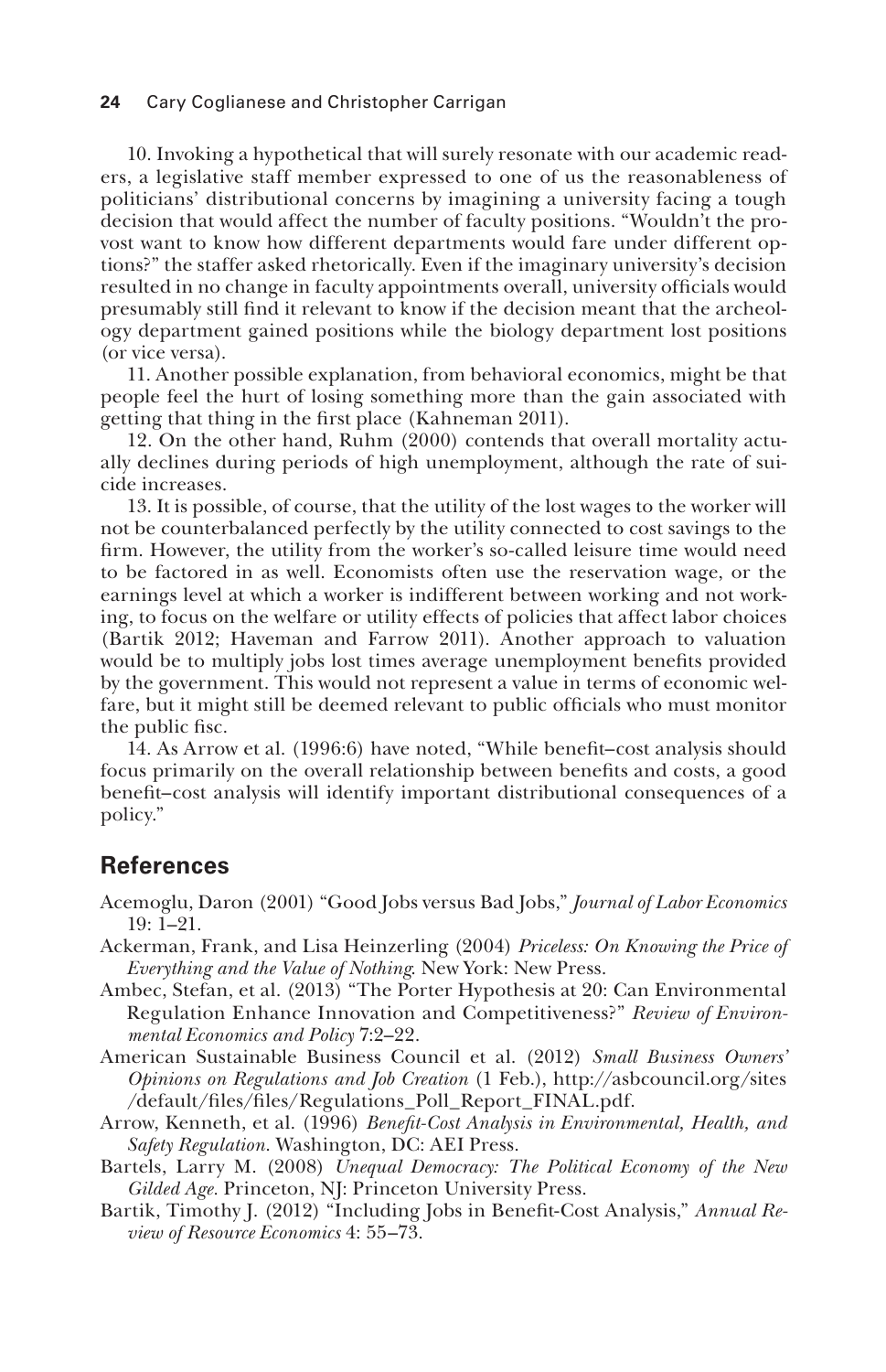———. (2013) "Social Costs of Jobs Lost Due to Environmental Regulations." Upjohn Institute Working Paper 13- 193, Kalamazoo, MI.

- Beard, T. Randolph, et al. (2011) "Regulatory Expenditures, Economic Growth and Jobs: An Empirical Study." Phoenix Center Policy Bulletin No. 28, http://www.phoenix-center.org/PolicyBulletin/PCPB28Final.pdf.
- Berman, Eli, and Linda T. M. Bui (2001) "Environmental Regulation and Labor Demand: Evidence from the South Coast Air Basin," *Journal of Public Economics* 79: 265– 95.
- Broder, John M., and Kate Galbraith (2011) "E.P.A. Is Longtime Favorite Target for Perry," *New York Times*, 29 Sept., http://www.nytimes.com/2011/09/30/us /politics /epa -is -perrys -favorite -target .html .
- Browner, Carol (2011) "Job- Killing EPA— Carol Browner, October 19," *Colbert Report* interview, http://www.colbertnation.com/the-colbert-report-videos /400166/october-19-2011/indecision-2012—job-killing-epa—carol-browner (accessed 10 March 2013).
- Bureau of Labor Statistics (2009) *How the Government Measures Unemployment*. Washington, DC: United States Department of Labor.
	- ———. (2010) *Issues in Labor Statistics*. United States Department of Labor Summary 10-10, Washington, DC.
	- ———. (2012) *Extended Mass Layoffs in 2011*. United States Department of Labor, Report 1039, Washington, DC.
		- ———. (2013a) "Labor Force Statistics from the Current Population Survey, (Seas) Unemployment Rate," United States Department of Labor, http:// data.bls.gov/timeseries/LNS14000000 (accessed 6 June 2013).

———. (2013b) "Labor Force Statistics from the Current Population Survey, (Seas) Unemployment Level," United States Department of Labor, http:// data.bls.gov/timeseries/LNS13000000 (accessed 6 June 2013).

———. (2013c) *Employment in Green Goods and Ser vices – 2011*. United States Department of Labor USDL-13-0476. Washington, DC.

- Cannon, Lou (1980) "Reagan, Ignoring Bush, Assails Carter's Policies," *Washington Post*, 19 May, sec. A, p. 8.
- Carbone, Leslie (1992) "Letter to the Editor," *California Journal Weekly*, 1 Sept.
- Carrigan, Christopher, and Cary Coglianese (2012) "Oversight in Hindsight: Assessing the U.S. Regulatory System in the Wake of Calamity," in C. Coglianese, ed., *Regulatory Breakdown: The Crisis of Confidence in U.S. Regulation.* Philadelphia: University of Pennsylvania Press.
- Clinton, William J. (1993) "Executive Order 12866: Regulatory Planning and Review," *Federal Register* 58: 190.

———. (2011) *Back to Work: Why We Need Smart Government for a Strong Economy*. New York: Alfred A. Knopf.

- —. (2012) "Transcript of Bill Clinton's Speech to the Democratic National Convention," *New York Times*, 5 Sept., http:// www .nytimes .com /2012 /09 /05 / us /politics /transcript -of -bill -clintons -speech -to -the -democratic -national -convention.html.
- CNN (2011) "Republican Debate, June 13," CNN transcript, http://tran scripts.cnn.com/TRANSCRIPTS/1106/13/se.02.html (accessed 10 March 2013).
- Coglianese, Cary (2011) "Tracking Down Killer Regulations," *RegBlog* (19 June), https:// www.law.upenn.edu/blogs/regblog/2011/06/tracking- down- killer - regulations.html (accessed 23 June 2013).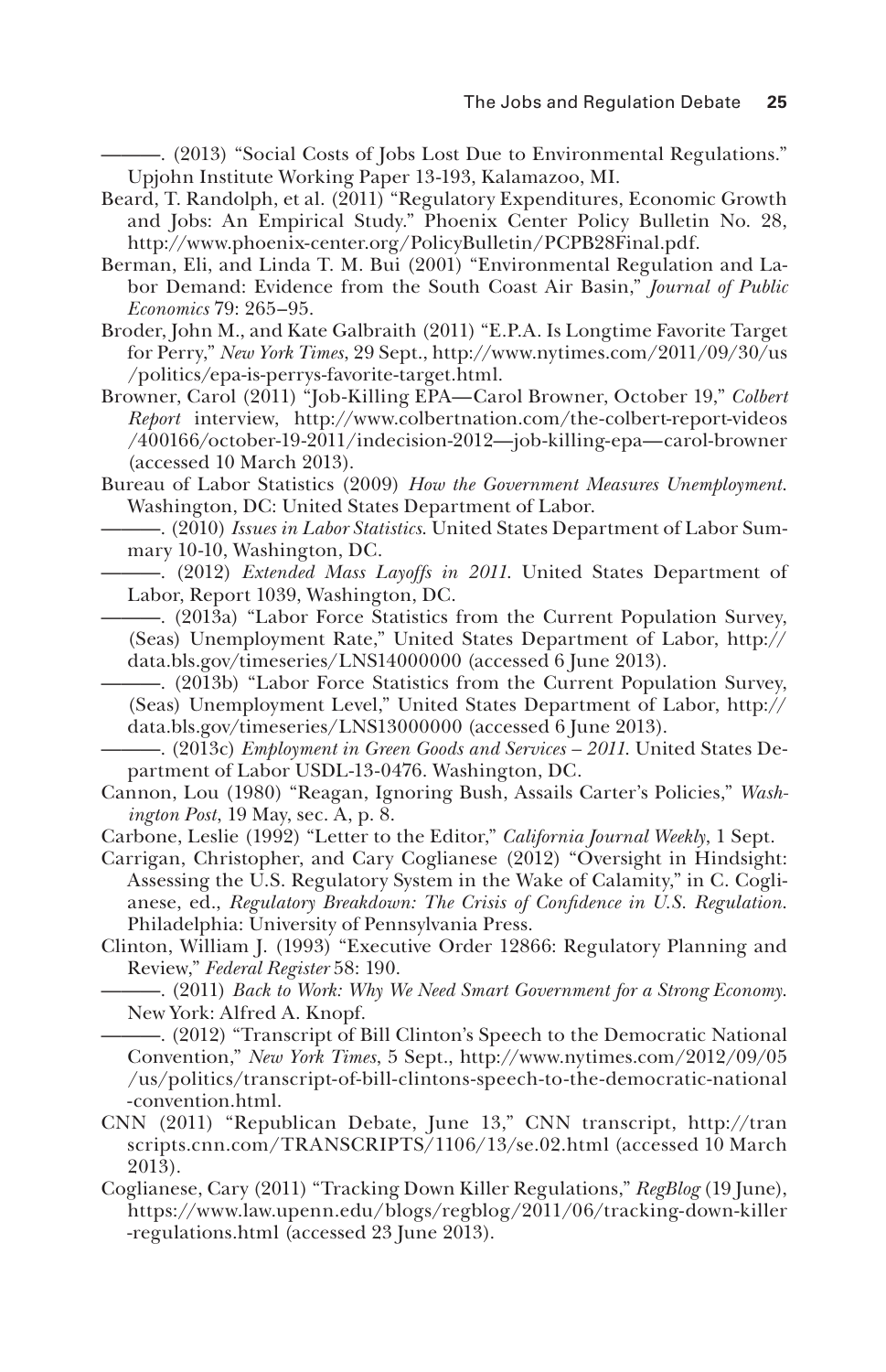———. (2012a) *Regulatory Breakdown: The Crisis of Confi dence in U.S. Regulation*. Philadelphia: University of Pennsylvania Press.

———. (2012b) "Evaluating the Impact of Regulation and Regulatory Policy." OECD Expert Paper No. 1 (August), http://www.oecd.org/gov/regulatory -policy/1\_coglianese%20web.pdf.

———. (2013) "Regulation and Unemployment." Penn-Wharton Public Policy Initiative Issue Brief (March), http://public.policy.wharton.edu/wp-content /uploads/2013/08/wpp1-issue-Brief-3-kfp1.pdf.

- Coglianese, Cary, and Lori Snyder Bennear (2005) "Program Evaluation of Environmental Policies: Toward Evidence- Based Decision Making," in G. Brewer and P. Stern, eds., *Social and Behavioral Science Research Priorities for Environmental Decision Making*. Washington, DC: National Academies Press.
- Cole, Matthew A., and Rob J. Elliott (2007) "Do Environmental Regulations Cost Jobs? An Industry- Level Analysis of the UK," *B.E. Journal of Economic*  Analysis and Policy 7: 1-25.
- Congressional Budget Office (2004) *Family Income of Unemployment Insurance Recipients*. Washington, DC: U.S. Congress.

———. (2007) *Long- Term Unemployment*. Washington, DC: U.S. Congress.

- Davis, Steven J., and Till M. von Wachter (2011) "Recessions and the Cost of Job Loss." NBER Working Paper Series Paper 17638, Cambridge, MA.
- Dawson, John W., and John J. Seater (2013) "Federal Regulation and Aggregate Economic Growth," *Journal of Economic Growth* 18: 137-77.
- Deschenes, Olivier (2012) "Climate Policy and Labor Markets" in D. Fullerton and C. Volfram, eds., *The Design and Implementation of US Climate Policy*. Chicago: University of Chicago Press.
- Dooley, David, et al. (1996) "Health and Unemployment," *Annual Review of Public Health* 17: 449–65.
- Dube, Arindrajit, et al. (2010) "Minimum Wage Effects Across State Borders: Estimates Using Contiguous Counties," *Review of Economics and Statistics* 92: 945– 64.
- Dunkelberg, William C., and Holly Wade (2011) *NFIB Small Business Economic Trends* (August), http://www.nfib.com/Portals/0/PDF/sbet/sbet201108.pdf.
	- ———. (2013) *NFIB Small Business Economic Trends* (June), http:// www .nfi b .com /Portals/0/PDF/sbet/sbet201306.pdf.
- Edelman, Murray (1967) *The Symbolic Uses of Politics*. Urbana: University of Illinois Press.
- Fair, Ray C. (1978) "The Effect of Economic Events on Votes for President," *Review of Economics and Statistics* 60: 159– 73.
- Feldmann, Horst (2009) "The Unemployment Effects of Labor Regulation Around the World," *Journal of Comparative Economics* 37: 76-90.
- Fiorina, Morris P. (1981) *Retrospective Voting in American National Elections*. New Haven, CT: Yale University Press.
- Frey, Bruno S., and Alois Stutzer (2002) "What Can Economists Learn from Happiness Research?" *Journal of Economic Literature* 40: 402-35.
- Fuentes, Thomas A. (1992) "Conroy Rejects Mediocre Rating, Says He 'Hit Ground Running,' " *Los Angeles Times*, 1 Nov., http:// articles .latimes .com /1992 -11 -01 /local /me -1624 \_1 \_county -s -delegation -republican -men -and -women -willie -brown .
- Gramlich, Edward (1990) *A Guide to Benefi t- Cost Analysis* 2nd ed. Englewood Cliffs, NJ: Prentice Hall.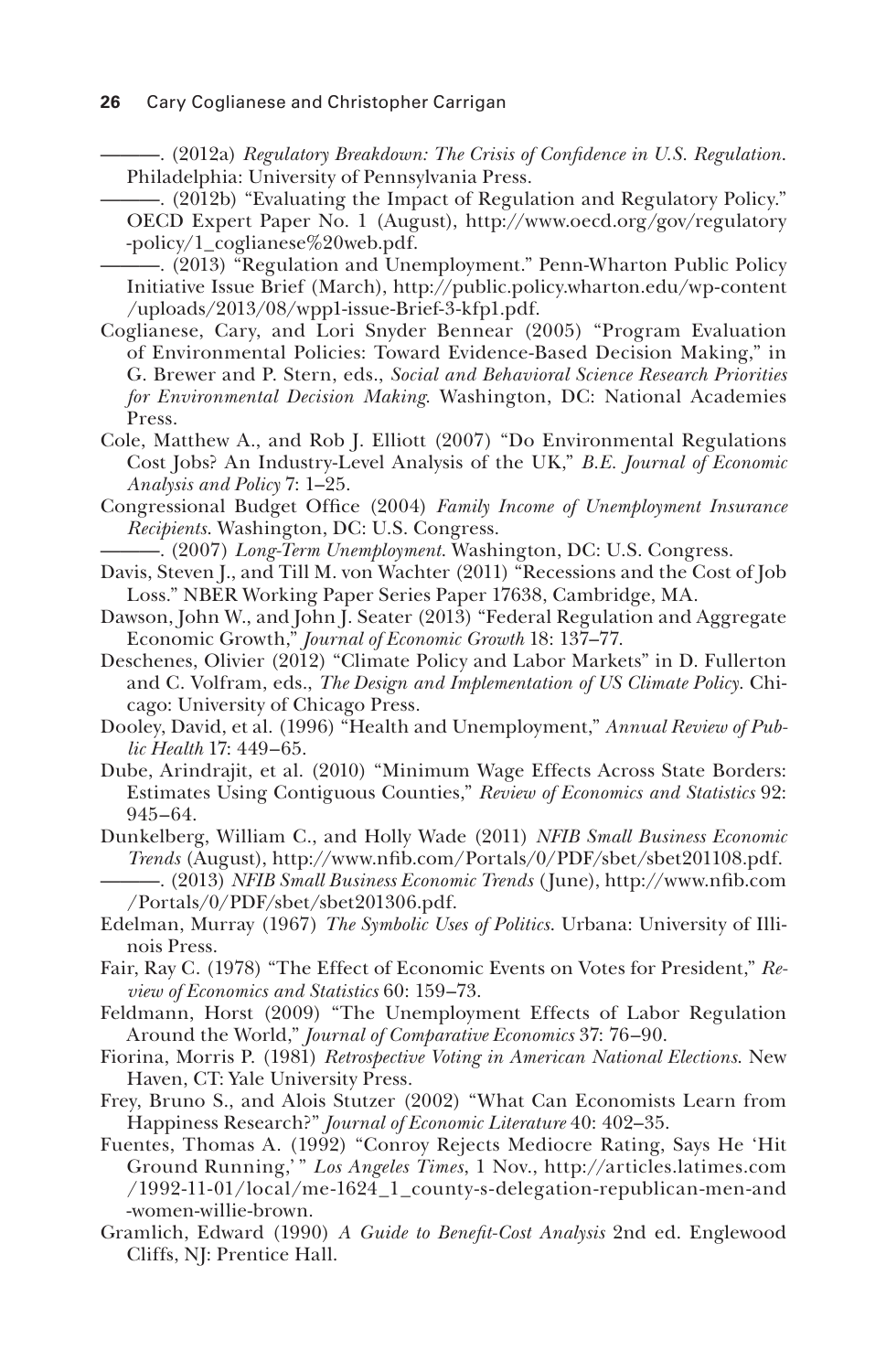- Gray, Wayne, et al. (2011) "Do EPA Regulations Affect Labor Demand? Evidence from the Pulp and Paper Industry." Unpublished paper, Clark University, Worcester, MA (23 May).
- Greenstone, Michael (2002) "The Impacts of Environmental Regulations on Industrial Activity: Evidence from the 1970 and 1977 Clean Air Act Amendments and the Census of Manufactures," *Journal of Political Economy* 110: 1175-219.

 $-$ . (2009) "Toward a Culture of Persistent Regulatory Experimentation and Evaluation," in D. Moss and J. Cisternino, eds., *New Perspectives on Regulation*. Cambridge, MA: Tobin Project.

- Hall, Keith (2013) "The Employment Costs of Regulation." Mercatus Center, George Mason University Working Paper Series Paper 13-06, Arlington, VA.
- Hall, Kevin (2011) "Regulation, Taxes Aren't Killing Small Business, Owners Say," *McClatchy Newspapers* (Sept. 1), http:// www.mcclatchydc.com/2011 /09/01/122865/regulations- taxes- arent- killing.html#ixzz1aDv1MwCt (accessed 23 June 2013).
- Haveman, Robert H., and Scott Farrow (2011) "Labor Expenditures and Benefit-Cost Accounting in Times of Unemployment," *Journal of Benefit-Cost Analysis* 2: 1– 7.
- Haveman, Robert H., and John V. Krutilla (1968) *Unemployment, Idle Capacity, and the Evaluation of Public Expenditures: National and Regional Analyses*. Baltimore, MD: Johns Hopkins University Press.
- Healy, Andrew, and Neil Malhotra (2013) "Retrospective Voting Reconsidered," *Annual Review of Political Science* 16: 285-306.
- Helliwell, John F., and Haifang Huang (2011) "New Measures of the Costs of Unemployment: Evidence from the Subjective Well-Being of 2.3 Million Americans." NBER Working Paper Series Paper 16829, Cambridge, MA.
- Izzo, Phil (2011) "Dearth of Demand Seen Behind Weak Hiring," *Wall Street Journal,* 18 July, http:// online .wsj .com /article /SB10001424052702303661904 576452181063763332 .html .
- Jacobzone, Stéphane, et al. (2010) "Assessing the Impact of Regulatory Management Systems: Preliminary Statistical and Econometric Estimates." OECD Working Papers on Public Governance 17, http:// dx .doi .org /10 .1787 /5km fq1pch36h-en.
- Jaffe, Adam B., et al. (1995) "Environmental Regulation and the Competitiveness of the U.S. Manufacturing: What Does the Evidence Tell Us?" *Journal of Economic Literature* 33: 132– 63.
- Jobs Council (2012) *Road Map to Renewal: 2011 Year-End Report*. Washington, DC: President's Council on Jobs and Competitiveness.
- Jorgenson, Dale W., and Peter J. Wilcoxen (1990) "Environmental Regulation and U.S. Economic Growth," Rand Journal of Economics 21: 314-40.
- Kahn, Matthew E., and Erin T. Mansur (2010) "How Do Energy Prices, and Labor and Environmental Regulations Affect Local Manufacturing Employment Dynamics? A Regression Discontinuity Approach." NBER Working Paper Series Paper 16538, Cambridge, MA.
- Kahneman, Daniel (2011) *Thinking Fast and Slow*. New York: Farrar, Straus and Giroux.
- Kalleberg, Arne L (2011) *Good Jobs, Bad Jobs: The Rise of Polarized and Precarious Employment Systems in the United States, 1970s to 2000s*. New York: Russell Sage Foundation.
- Lasswell, Harold D. (1958) *Politics: Who Gets What, When, How*. New York: Meridian Books.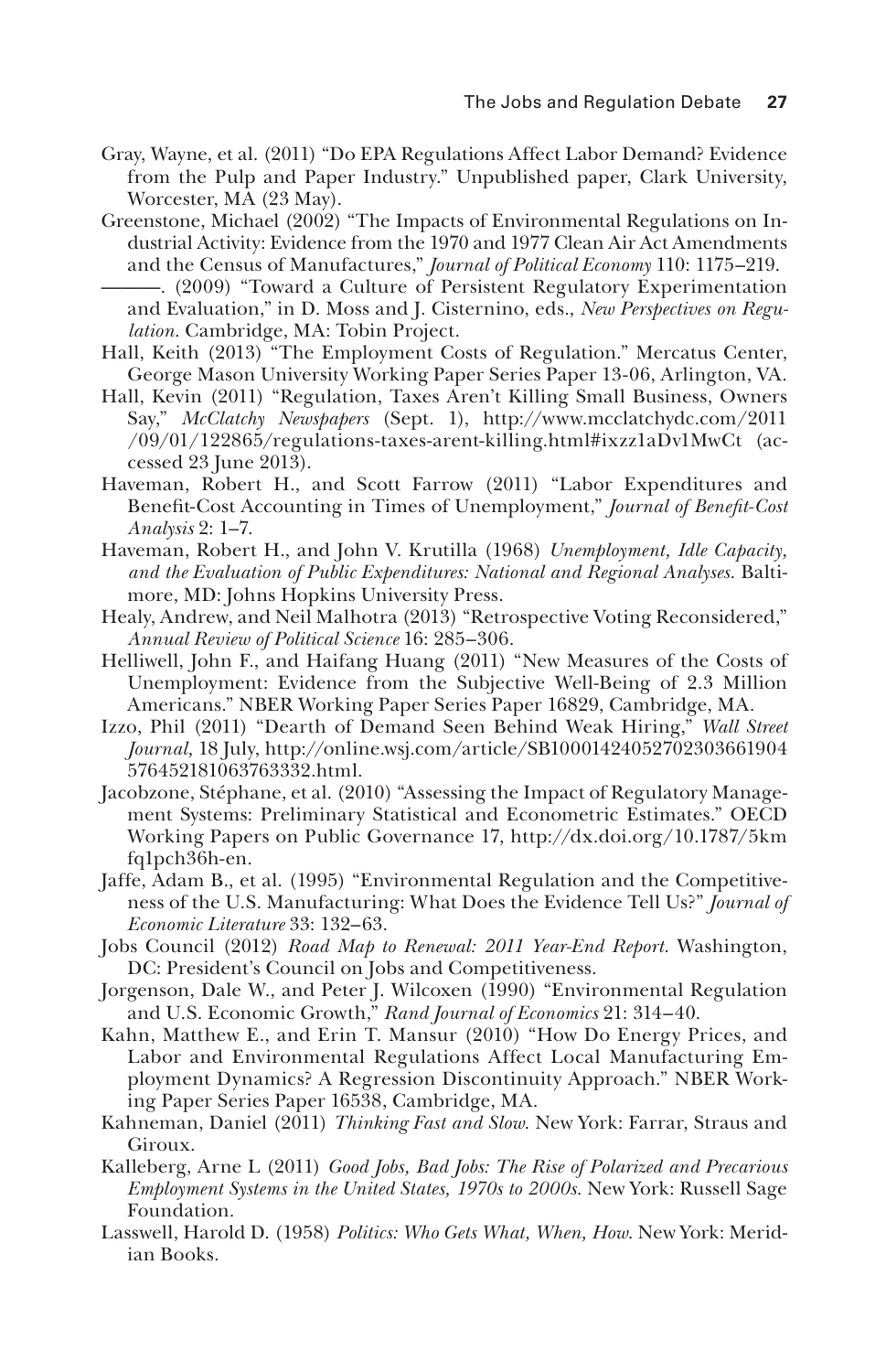- Malcolm, Andrew (2011) "The Ames Republican Debate Transcript: Everything They Said That You Missed," *Los Angeles Times,* 13 Aug., http:// latimesblogs .latimes .com /washington /2011 /08 /ames -debate -romney -bachmann -paul -huntsman -santorum -gingrich -pawlenty -cain .html .
- Mankiw, N. Gregory (2010) *Macroeconomics,* 7th ed. New York: Worth Publishers. ———. (2012) *Principles of Microeconomics*. Mason, OH: South- Western, Cengage Learning.
- Marcus, Ruth (2012) "Bad Science Around 'Job- Killing Regulations,' " *Washington Post*, 24 Apr., http://articles.washingtonpost.com/2012-04-24/opinions /35451177 \_1 \_bad -science -regulation -political -economy -research -institute .
- Masur, Jonathan S., and Eric A. Posner (2012) "Regulation, Unemployment, and Cost-Benefit Analysis," *Virginia Law Review* 98: 579-634.
- Mayhew, David (1974) *Congress: The Electoral Connection*. New Haven, CT: Yale University Press.
- Middle Class Task Force (2009) *Green Jobs: A Pathway to a Strong Middle Class (Staff Report)*. Washington, DC: Office of the Vice President of the United States.
- Morgenstern, Richard D., et al. (2002) "Jobs Versus the Environment: An Industry- Level Perspective," *Journal of Environmental Economics and Manage*ment 43: 412-36.
- Moyle, Penny, and Katharine Parkes (1999) "The Effects of Transition Stress: A Relocation Study," *Journal of Organizational Behavior* 20: 625-46.
- Neumark, David, and William Wascher (2007) "Minimum Wages and Employment: A Review of Evidence from the New Minimum Wage Research." NBER Working Paper Series Paper 12663, Cambridge, MA.
- Newport, Frank (2012) "Little Appetite in U.S. for More Gov't Regulation of Business," *Gallup*, 24 Sept., http://www.gallup.com/poll/157646/little-appetite -gov -regulation -business .aspx .
- Niemi, Richard G., et al. (1995) "State Economies and State Taxes: Do Voters Hold Governors Accountable?" American Journal of Political Science 39: 936-57.
- Obama, Barack (2011a) "Executive Order 13563: Improving Regulation and Regulatory Review," *Federal Register* 76: 14.
	- (2011b) "Toward a 21st-Century Regulatory System," *Wall Street J.*, 18 Jan., sec. A, p. 17.
	- ———. (2012a) "Executive Order 13610: Identifying and Reducing Regulatory Burdens," *Federal Register* 77: 93.
	- ———. (2012a) "Full Transcript of Obama's Speech on the Economy in Cleveland, Ohio," *Washington Post*, 14 June, http:// www .washingtonpost .com / politics /full -transcript -of -obamas -speech -on -the -economy -in -cleveland  $-ohio/2012/06/14/gJQAdY10cV_print.html.$
	- ———. (2012b) *Executive Order 13610: Identifying and Reducing Regulatory Burdens*. Federal Register, vol. 77, no. 93. Washington, DC: GPO.
	- ———. (2013a) "Paring Back Unnecessary Regulations," the White House, http://www.whitehouse.gov/economy/reform/paring-back-unnecessaryregulations (accessed 6 May 2013).

———. (2013b) "The 2013 State of the Union, February 12," the White House, http://www.whitehouse.gov/state-of-the-union-2013 (accessed 10 March 2013).

Office of Management and Budget (2013) *2013 Draft Report to Congress on the* Benefits and Cost of Federal Regulations and Agency Compliance with the Unfunded *Mandates Reform Act*. Washington, DC: The White House.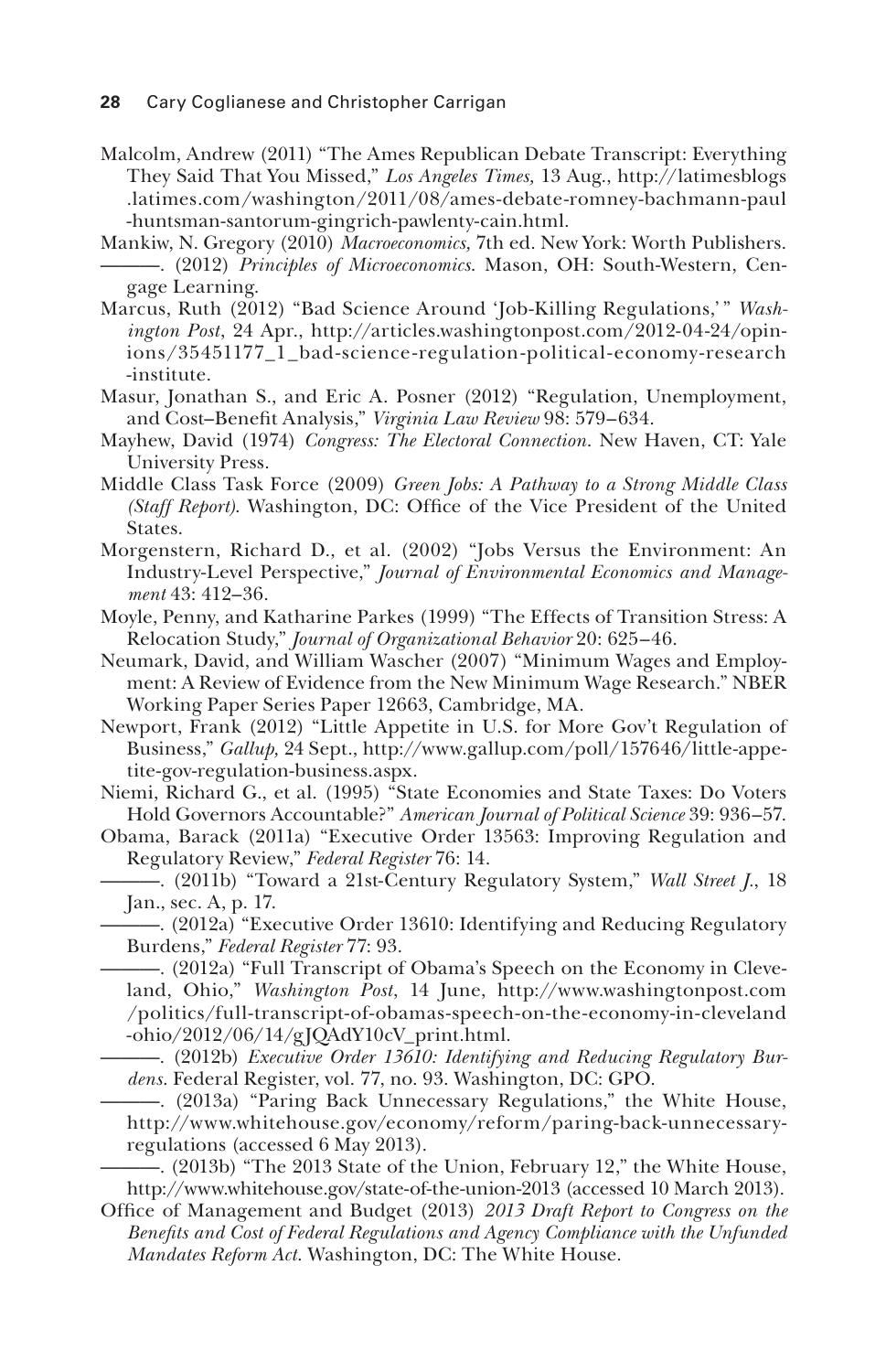- O'Neill, Thomas P., and Gary Hymel (1994) *All Politics Is Local and Other Rules of the Game*. Holbrook, MA: Bob Adams.
- Palmer, Karen, et al. (1995) "Tightening Environmental Standards: The Benefit-Cost or the No-Cost Paradigm?" *Journal of Economic Perspectives* 9: 119– 32.
- Pence, Michael R. (2013) "Executive Order 13-03: Promoting Job Creation, Economic Development, and Freedom by Ordering a Moratorium on Regulations," Executive Department, State of Indiana, http:// www.in.gov/gov /2384.htm (accessed 10 March 2013).
- Porter, Michael E (2008) *On Competition*. Boston: Harvard Business School Publishing
- Porter, Michael E., and Claas van der Linde (1995) "Toward a New Conception of the Environment- Competitiveness Relationship," *Journal of Economic Perspectives* 9: 97– 118.
- Reid, Harry (2011) "Reid: Businesses, Economists Debunk Republican Myth of Job- Killing Regulations, November 15," United States Senator for Nevada Harry Reid, http:// www.reid.senate.gov/newsroom/pr\_111511\_debunkrepublicanmyth.cfm? (accessed 6 May 2013).
- Romney, Mitt (2012) "Remarks in Schaumburg, Illinois Following the Illinois Primary," American Presidency Project, University of California, Santa Barbara, http:// www.presidency.ucsb.edu/ws/index.php?pid=100244 (accessed 10 March 2013).
- Roosevelt, Franklin D. (1944) "State of the Union Message to Congress," the White House, http:// www.fdrlibrary.marist.edu/archives/address\_text.html (accessed 17 June 2013).
- Rubio, Marco (2013) "Transcript: Marco Rubio's Republican Response, February 13," ABC News, http://abcnews.go.com/Politics/transcript- marcorubios-state-union-response/story?id=18484413 (accessed 10 March 2013).
- Ruhm, Christopher J. (2000) "Are Recessions Good for Your Health?" *Quarterly Journal of Economics* 115: 617–50.
- Saad, Lydia (2013) "Economy Dominant in Obama's Speech, Americans' Priorities," *Gallup,* 14 Feb., http:// www .gallup .com /poll /160445 /economy -domi nant -obama -speech -americans -priorities .aspx .
- Schmitt, John (2013) "Why Does the Minimum Wage Have No Discernible Effect on Employment?" Center for Economic and Policy Research, Washington, DC, February.
- Seefeldt, Kristin S. and John D. Graham (2013) *America's Poor and the Great Recession*. Bloomington, IN: Indiana University Press.
- Shapiro, Stuart and Debra Borie-Holtz (forthcoming) *The Politics of Regulatory Reform*. New York: Routledge.
- Sinclair, Tara M., and Kathryn Vesey (2012) "Regulation, Jobs, and Economic Growth: An Empirical Analysis." George Washington University Regulatory Studies Center Working Paper, http:// research .columbian .gwu .edu /regu latorystudies /sites /default /files /u41 /032212 \_sinclair \_vesey \_reg \_jobs \_ growth .pdf .
- Smith, Anne E., et al. (2013) *Estimating Employment Impacts of Regulations: A Review of EPA's Methods for Its Air Rules*. Report prepared by NERA Economic Consulting for the U.S. Chamber of Commerce, Washington, DC, February.
- Stevenson, Richard W. (1992) "Patching Up L.A.— A Corporate Blueprint," *New York Times,* 9 Aug., http://www.nytimes.com/1992/08/09/business /patching-up-la-a-corporate-blueprint.html.